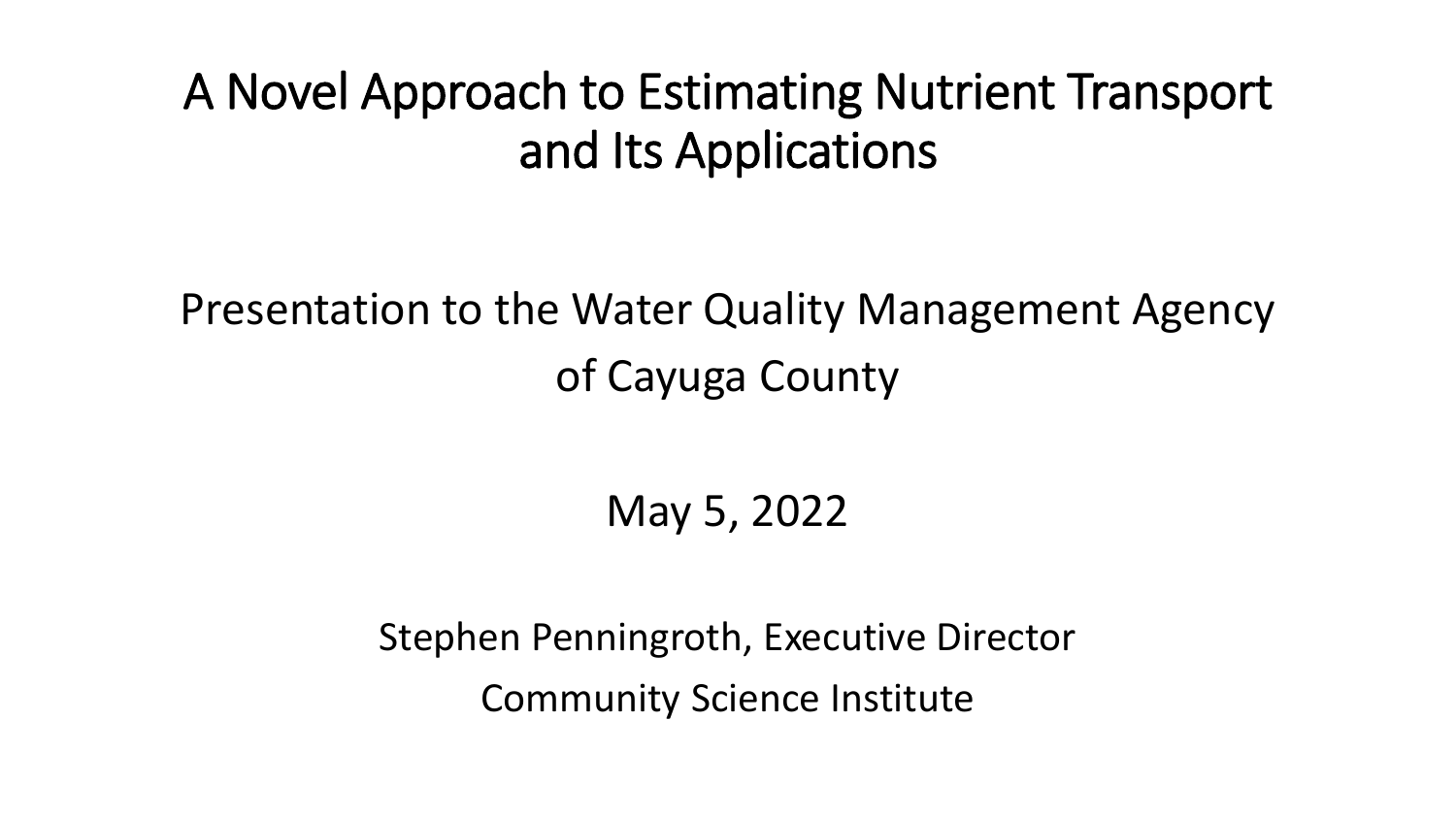# The Novel Approach in Three Parts

(Described in 4/1/2021 presentation to WQMA, available on CSI website)

### **Part 1: Nutrient loads in monitored gauged streams**

Samples collected by volunteers over multiple years are used to calculate loads with e.g. LOADEST software from USGS

### **Part 2: Nutrient loads in monitored ungauged streams**

Loads are extrapolated from streams with calculated loads by comparing a) mean stormwater nutrient concentration in samples collected by volunteers over multiple years (from CSI database), and b) drainage basin area

### **Part 3: Nutrient loads in unmonitored ungauged streams**

Loads are approximated by multiplying the drainage area by nutrient yields extrapolated from known yields in similar drainages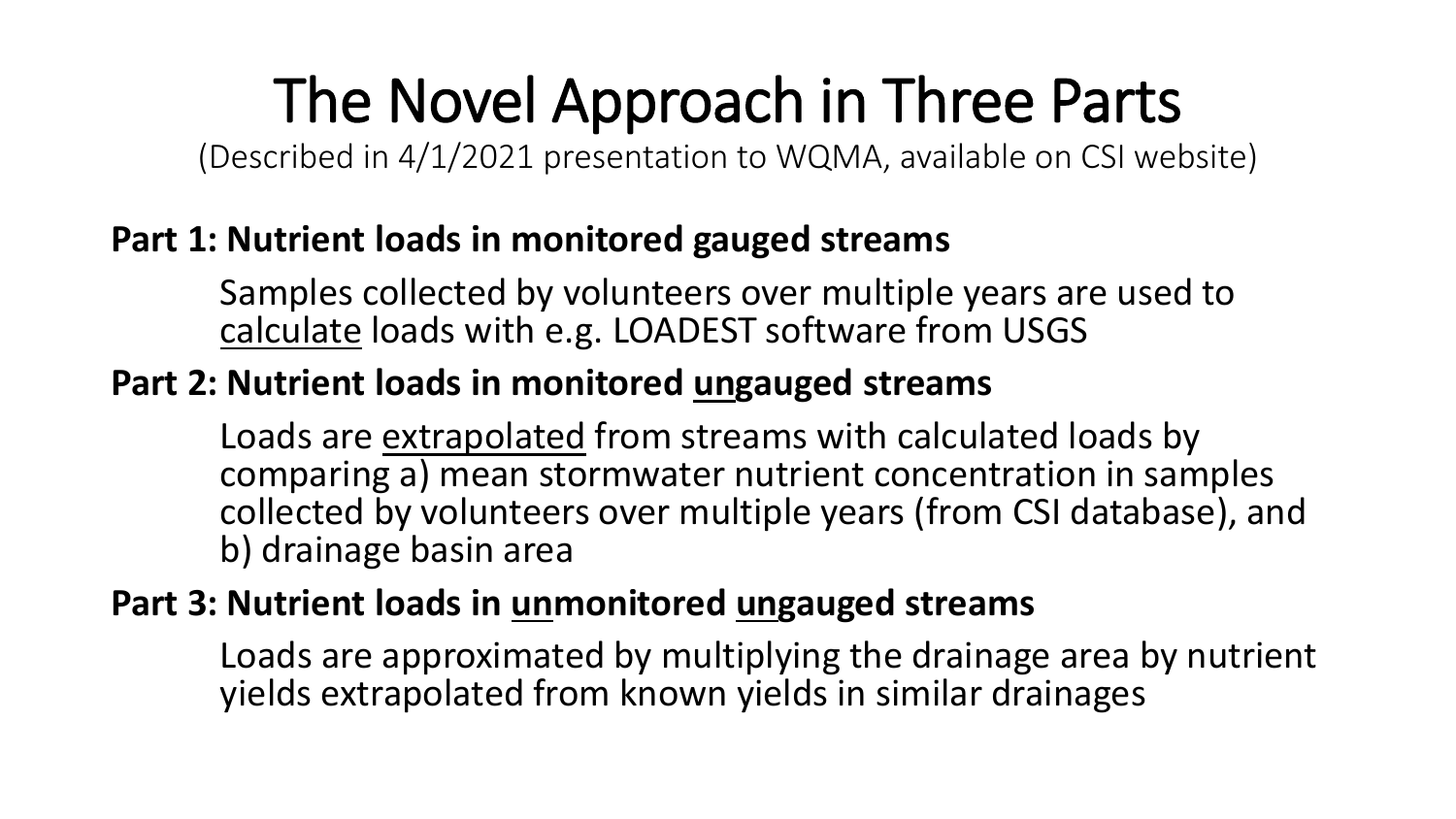Part 1: Nutrient Transport in Gauged Streams Monitored by Volunteers

• **Nutrient Load** (*mass/time*) **= Nutrient Concentration** *(mass/volume)* **x Stream Discharge** *(volume/time)*

**Conventionally**, an autosampler is used to collect stream samples under a range of flow conditions **in a single year** and analyze for nutrients

Software (e.g., LOADEST from USGS) is used to estimate and sum nutrient concentrations over all the flows recorded by the gauging station across the entire year.

**Unconventional approach**: Volunteers collect samples under a range of flow conditions **over multiple years**.

Remainder of protocol is the same.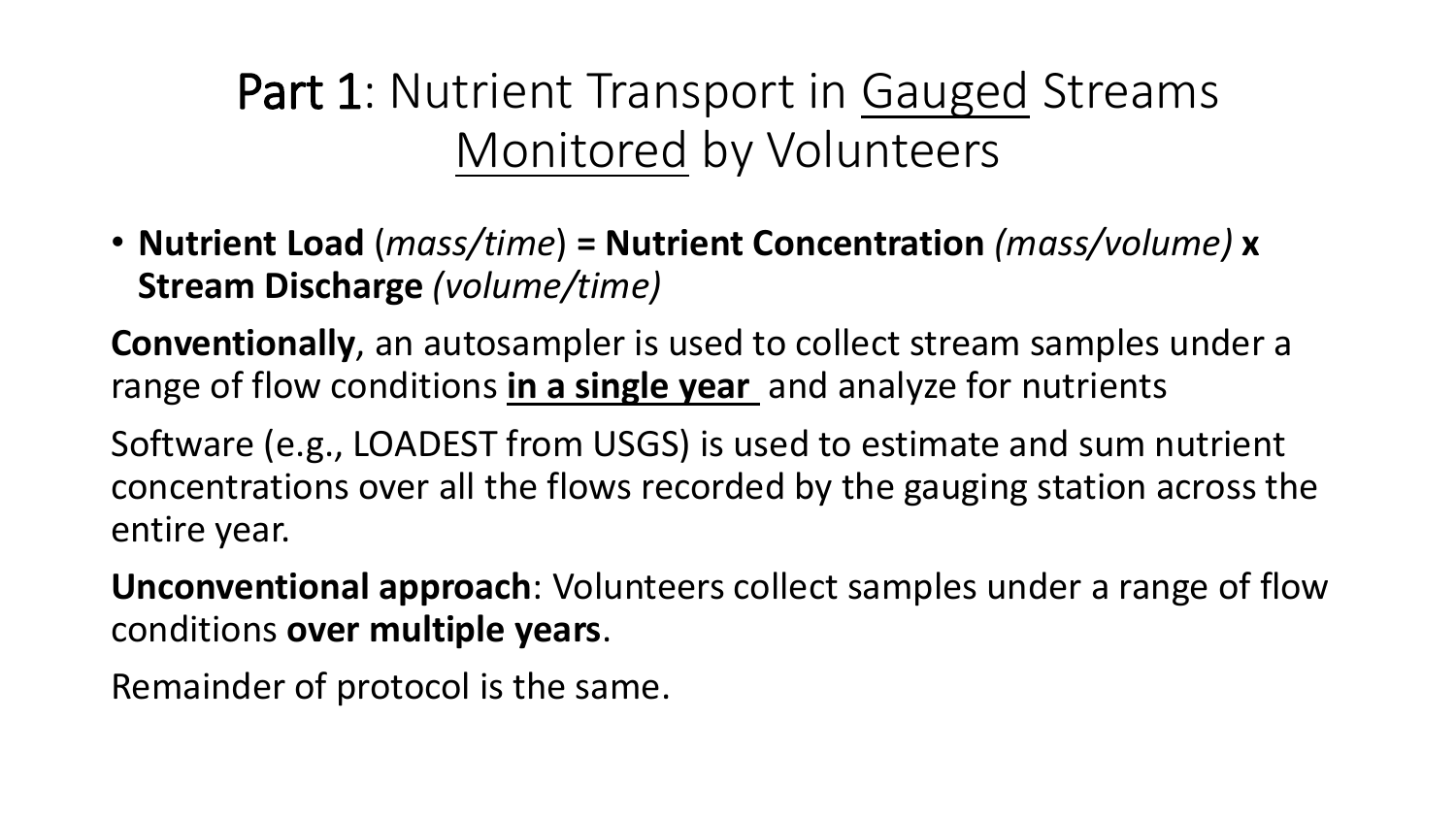### Unconventional Approach, Part 1, Works Well: TP Loading Estimates for Southern Cayuga Lake Agree With Cayuga Lake Modeling Project/Draft TMDL

|                                             | Comparison of CSI and Draft TMDL Total Phosphorus Loading Estimates for "Impaired<br><b>Southern End" Tributary Streams</b> |                                                        |  |  |  |  |  |  |  |  |  |
|---------------------------------------------|-----------------------------------------------------------------------------------------------------------------------------|--------------------------------------------------------|--|--|--|--|--|--|--|--|--|
| <b>Drainage</b><br><b>Area</b><br>$(imi^2)$ | <b>Community Science</b><br><b>Institute (short)</b><br>$tons/year)^a$                                                      | Draft TMDL, Table 16<br>(short tons/year) <sup>b</sup> |  |  |  |  |  |  |  |  |  |
| 129                                         | 19.56c                                                                                                                      | 21.6                                                   |  |  |  |  |  |  |  |  |  |
| 39                                          | 5.69c                                                                                                                       | 6.28                                                   |  |  |  |  |  |  |  |  |  |
| 13.7                                        | 1.07                                                                                                                        | 1.56                                                   |  |  |  |  |  |  |  |  |  |
| 92.4                                        | 8.13                                                                                                                        | 9.12                                                   |  |  |  |  |  |  |  |  |  |
| 274                                         | 34.45                                                                                                                       | 38.56                                                  |  |  |  |  |  |  |  |  |  |
|                                             |                                                                                                                             |                                                        |  |  |  |  |  |  |  |  |  |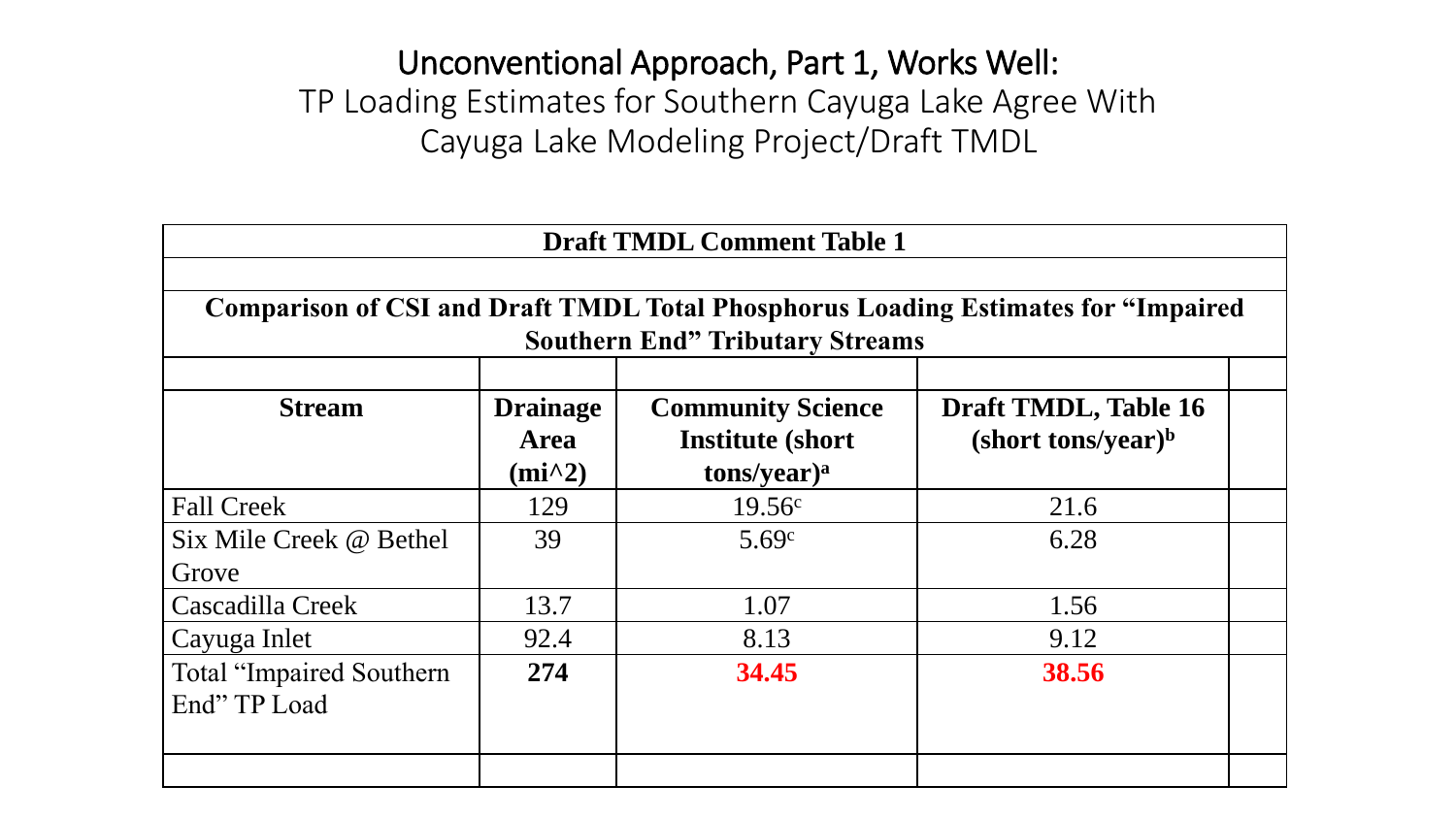Part 2: Nutrient Transport in Ungauged Streams Extrapolated from Gauged Streams

**Nutrient load** (mass/time) = **Index Load of Gauged Stream** (mass/time) x **Stormwater Nutrient Ratio** (ungauged/gauged) x **Drainage Basin Ratio**  (ungauged/gauged).

### **Demonstration of concept using Fall Creek and Six Mile Creek**

- Calculated annual Fall Creek SRP load ("Index Load") = 3.81 tons/year
- Stormwater SRP ratio (Six Mile Creek/Fall Creek) (from CSI database) = 22.6 ug/L / 24.8 ug/L
- Drainage basin ratio (Six Mile Creek (Bethel Grove)/Fall Creek) = 39 mi<sup>2</sup> / 126 mi<sup>2</sup>

**Six Mile Creek SRP Load = 3.81 x (22.6/24.8) x (39/126) = 1.07 tons/year**

**Six Mile Creek SRP Load calculated using LOADEST software = 0.85 tons/year**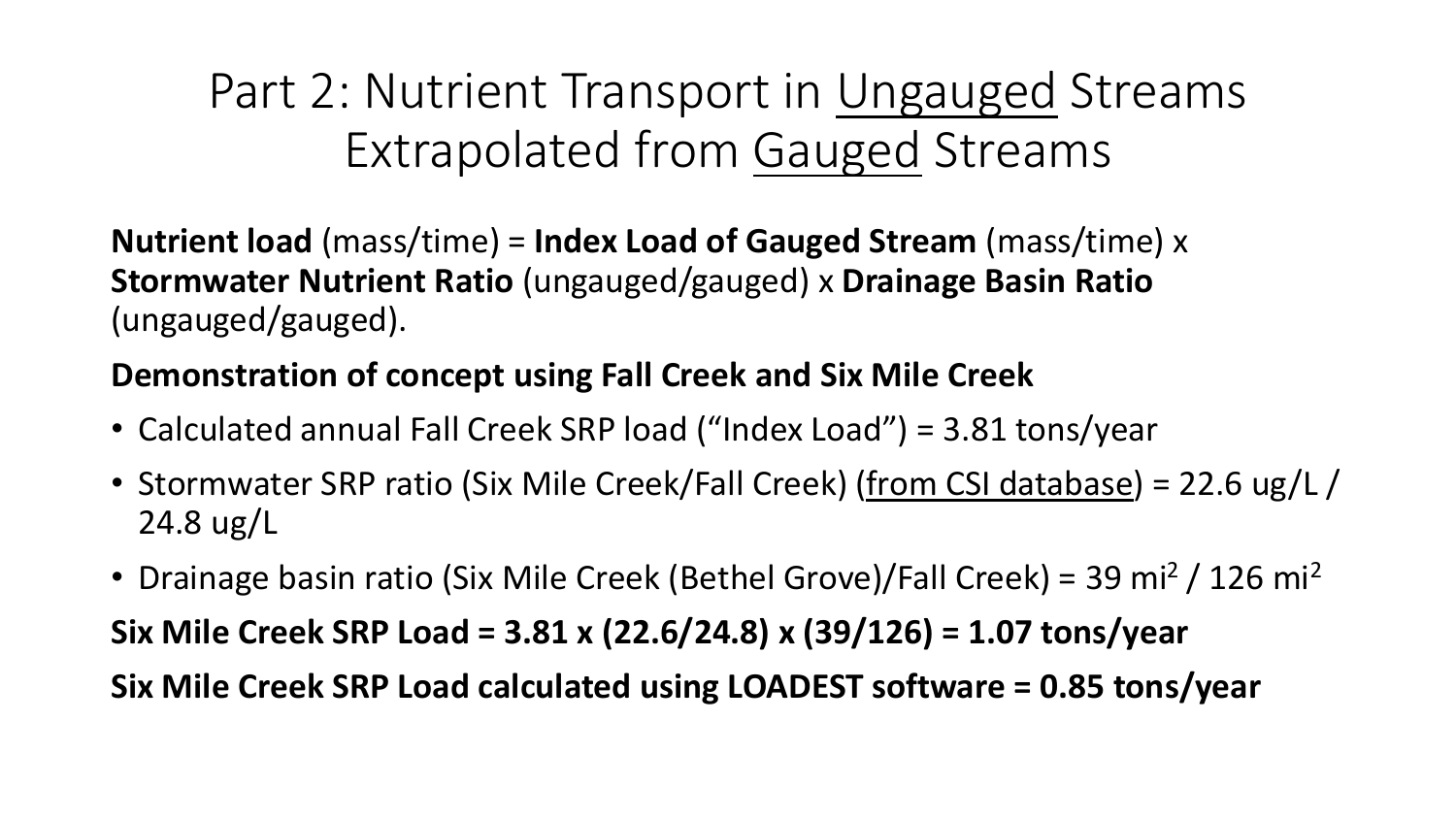## Approximated Nutrient Loads in 14 Monitored, Ungauged Cayuga Lake Tributary Streams

| <b>Monitored Drainage Areas within Cayuga Lake</b> |                                  |                               |                    |                                                                        |                   |                                                      |                                                                 |                                                                           |                                        |                                      |
|----------------------------------------------------|----------------------------------|-------------------------------|--------------------|------------------------------------------------------------------------|-------------------|------------------------------------------------------|-----------------------------------------------------------------|---------------------------------------------------------------------------|----------------------------------------|--------------------------------------|
| <b>Watershed</b>                                   |                                  |                               |                    |                                                                        |                   |                                                      | Two Sets of Nutrient "Index Loads" and Yields in Gauged Streams |                                                                           |                                        |                                      |
| <b>Watershed</b>                                   | <b>Drainage Area</b><br>$(mi^2)$ | Percent<br><b>Agriculture</b> | <b>Average SRP</b> | <b>SRP Yield</b><br>Load (tons/year) (tons/year/mi^2) Load (tons/year) | <b>Average TP</b> | <b>TP Yield</b><br>(tons/year/mi^2) Load (tons/year) | <b>Average NOx</b>                                              | <b>NOx Yield</b><br>(tons/year/mi^2)                                      | <b>Average TKN</b><br>Load (tons/year) | <b>TKN Yield</b><br>(tons/year/mi^2) |
| <b>Fall Creek</b>                                  | 129                              | 46%                           | 3.81               | 0.030                                                                  | 19.56             | 0.15                                                 | 156                                                             | 1.21                                                                      | 124.8                                  | 0.97                                 |
| Six mile Creek @ Bethel Grove                      | 39                               | 24%                           | 0.85               | 0.022                                                                  | 5.69              | 0.15                                                 | 21.8                                                            | 0.56                                                                      | 28.5                                   | 0.73                                 |
|                                                    |                                  |                               |                    |                                                                        |                   |                                                      |                                                                 | Average Approximated Loads and Yields (based on two "Index Loads," above) |                                        |                                      |
| Cayuga Inlet                                       | 92.37                            | 36%                           | 1.63               | 0.02                                                                   | 8.13              | 0.09                                                 | 39.87                                                           | 0.43                                                                      | 49.27                                  | 0.53                                 |
| Cascadilla Creek                                   | 13.7                             | 24%                           | 0.55               | 0.04                                                                   | 1.07              | 0.08                                                 | 5.40                                                            | 0.39                                                                      | 7.58                                   | 0.55                                 |
| Taughannock Creek                                  | 66.8                             | 57%                           | 1.89               | 0.03                                                                   | 7.90              | 0.12                                                 | 183.39                                                          | 2.75                                                                      | 57.82                                  | 0.87                                 |
| Trumansburg Creek                                  | 13.07                            | 66%                           | 0.56               | 0.04                                                                   | 0.94              | 0.07                                                 | 35.21                                                           | 2.69                                                                      | 11.71                                  | 0.90                                 |
| Salmon Creek                                       | 89.2                             | 71%                           | 6.33               | 0.07                                                                   | 15.34             | 0.17                                                 | 740.83                                                          | 8.31                                                                      | 121.19                                 | 1.36                                 |
| Town Line Creek                                    | 1.7                              | 75%                           | 0.17               | 0.10                                                                   | 0.24              | 0.14                                                 | 19.34                                                           | 11.38                                                                     | 1.91                                   | 1.13                                 |
| Mill Creek                                         | 1.4                              | 86%                           | 0.19               | 0.14                                                                   | 0.41              | 0.29                                                 | 21.27                                                           | 15.19                                                                     | 1.45                                   | 1.04                                 |
| Paines Creek                                       | 15.3                             | 76%                           | 2.02               | 0.13                                                                   | 2.73              | 0.18                                                 | 126.01                                                          | 8.24                                                                      | 15.40                                  | 1.01                                 |
| Deans Creek                                        | 3.2                              | 76%                           | 0.89               | 0.28                                                                   | 1.00              | 0.31                                                 | 43.21                                                           | 13.50                                                                     | 5.80                                   | 1.81                                 |
| <b>Burroughs Creek</b>                             | 3.7                              | 74%                           | 0.75               | 0.20                                                                   | 1.35              | 0.36                                                 | 23.00                                                           | 6.22                                                                      | 8.34                                   | 2.25                                 |
| Williamson Creek                                   | 1.4                              | 80%                           | 0.22               | 0.16                                                                   | 0.54              | 0.39                                                 | 6.53                                                            | 4.66                                                                      | 2.63                                   | 1.88                                 |
| <b>Great Gully Creek</b>                           | 15.56                            | 79%                           | 2.88               | 0.18                                                                   | 4.44              | 0.29                                                 | 72.54                                                           | 4.66                                                                      | 29.60                                  | 1.90                                 |
| Canoga Creek                                       | 5.83                             | 75%                           | 0.78               | 0.13                                                                   | 1.50              | 0.26                                                 | 27.70                                                           | 4.75                                                                      | 9.27                                   | 1.59                                 |
| <b>Yawger Creek</b>                                | 24.91                            | 80%                           | 3.87               | 0.16                                                                   | 8.34              | 0.33                                                 | 120.86                                                          | 4.85                                                                      | 60.26                                  | 2.42                                 |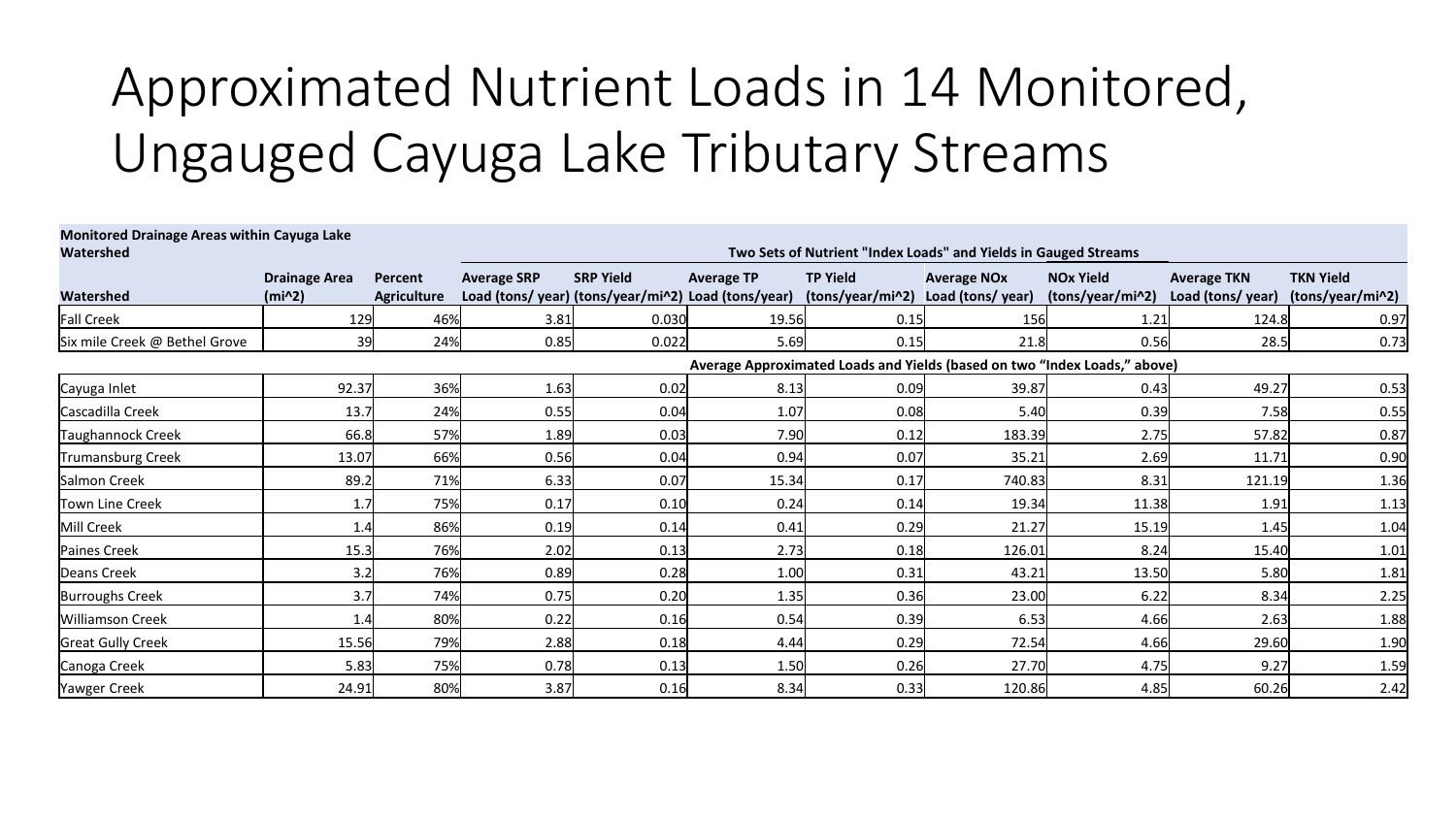## Part 3: Nutrient Transport in Unmonitored, Ungauged Drainages Estimated from Yields in Monitored Drainages

• Nutrient yields (tons/year/mi<sup>2</sup>) in monitored drainages are characteristically biphasic:  $<$  67% agriculture, they are  $\sim$  flat; >67% agriculture, they rise sharply. The reason(s) is (are) unknown. However, average yields <67%



and >67% agriculture can be used to estimate loads.

Example: Drainage Area >67% ag (mi<sup>2</sup>) x Avg Yield (tons/year/mi<sup>2</sup>) = Load (tons/year)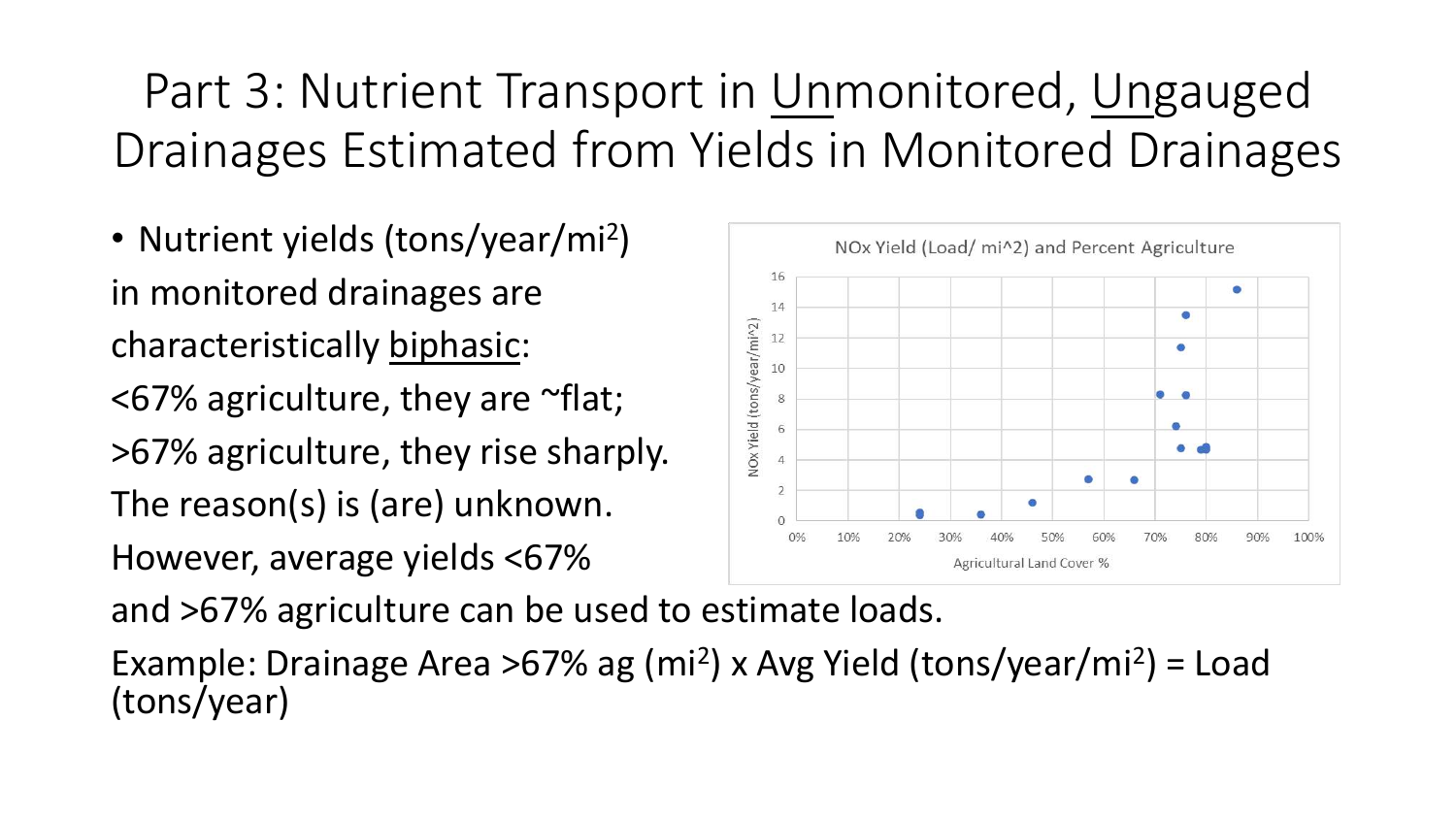#### Monitored Drainage Areas in the Cayuga Lake Watershed Grouped by Two Agricultural Land Cover Categories

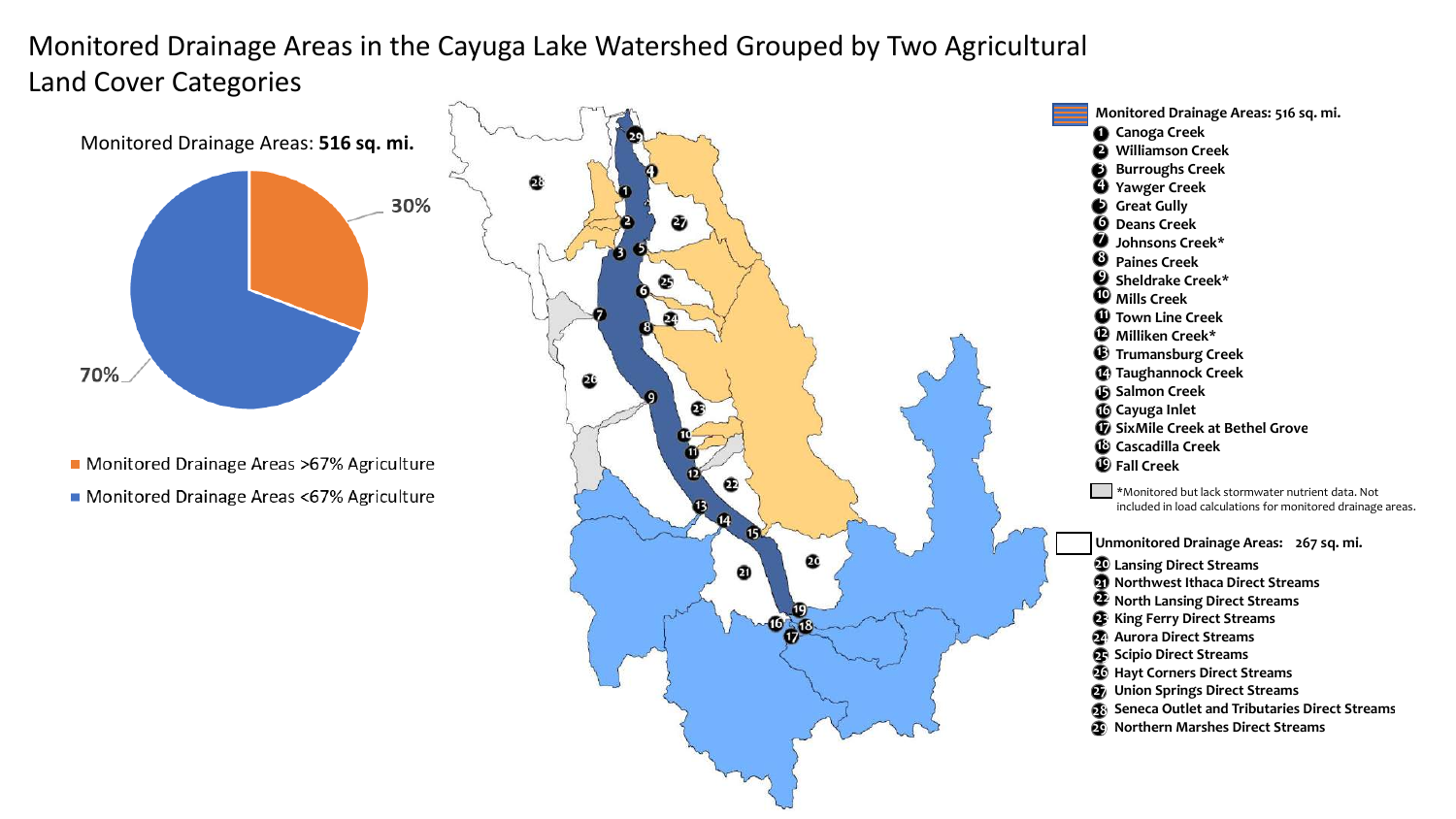# Approximated Nutrient Loads in Unmonitored Drainages in the Cayuga Lake Watershed

**Unmonitored Drainages within Cayuga Lake Watershed**

**Approximated Loads (drainage area x average yield in monitored drainages for either <67% or >67% agriculture category)**

|                                                                           | <b>Drainage Area</b> |                                 | <b>SRP Load</b> | <b>TP Load</b> | <b>NOx Load</b> | <b>TKN Load</b> |
|---------------------------------------------------------------------------|----------------------|---------------------------------|-----------------|----------------|-----------------|-----------------|
| <b>Watershed</b>                                                          | $(mi^2)$             | Percent Agriculture (tons/year) |                 | (tons/year)    | (tons/year)     | (tons/year)     |
| <b>Lansing Direct Streams</b>                                             | 19.66                | 36%                             | 0.59            | 2.14           | 26.32           | 14.90           |
| Northwest Ithaca Direct Streams                                           | 23.5                 | 56%                             | 0.71            | 2.56           | 31.46           | 17.81           |
| King Ferry Direct Streams                                                 | 14.29                | 64%                             | 0.43            | 1.56           | 19.13           | 10.83           |
| North Lansing Direct Streams (includes Milliken Creek)                    | 15.8                 | 61%                             | 0.47            | 1.72           | 21.15           | 11.97           |
| Aurora Direct Streams                                                     | 9.21                 | 73%                             | 1.43            | 2.34           | 75.30           | 15.09           |
| Scipio Direct Streams                                                     | 7.74                 | 76%                             | 1.20            | 1.97           | 63.28           | 12.68           |
| Union Springs Direct Streams                                              | 14.44                | 76%                             | 2.24            | 3.67           | 118.06          | 23.66           |
| Northern Marshes Direct Streams                                           | 6.95                 | 44%                             | 0.21            | 0.76           | 9.30            | 5.27            |
| Seneca Outlet and Tributaries                                             | 75.21                | 65%                             | 2.26            | 8.20           | 100.69          | 56.99           |
| Hayt Corners Direct Streams (includes Johnsons Creek and Sheldrake Creek) | 80.00                | 74%                             | 12.41           | 20.34          | 654.08          | 131.09          |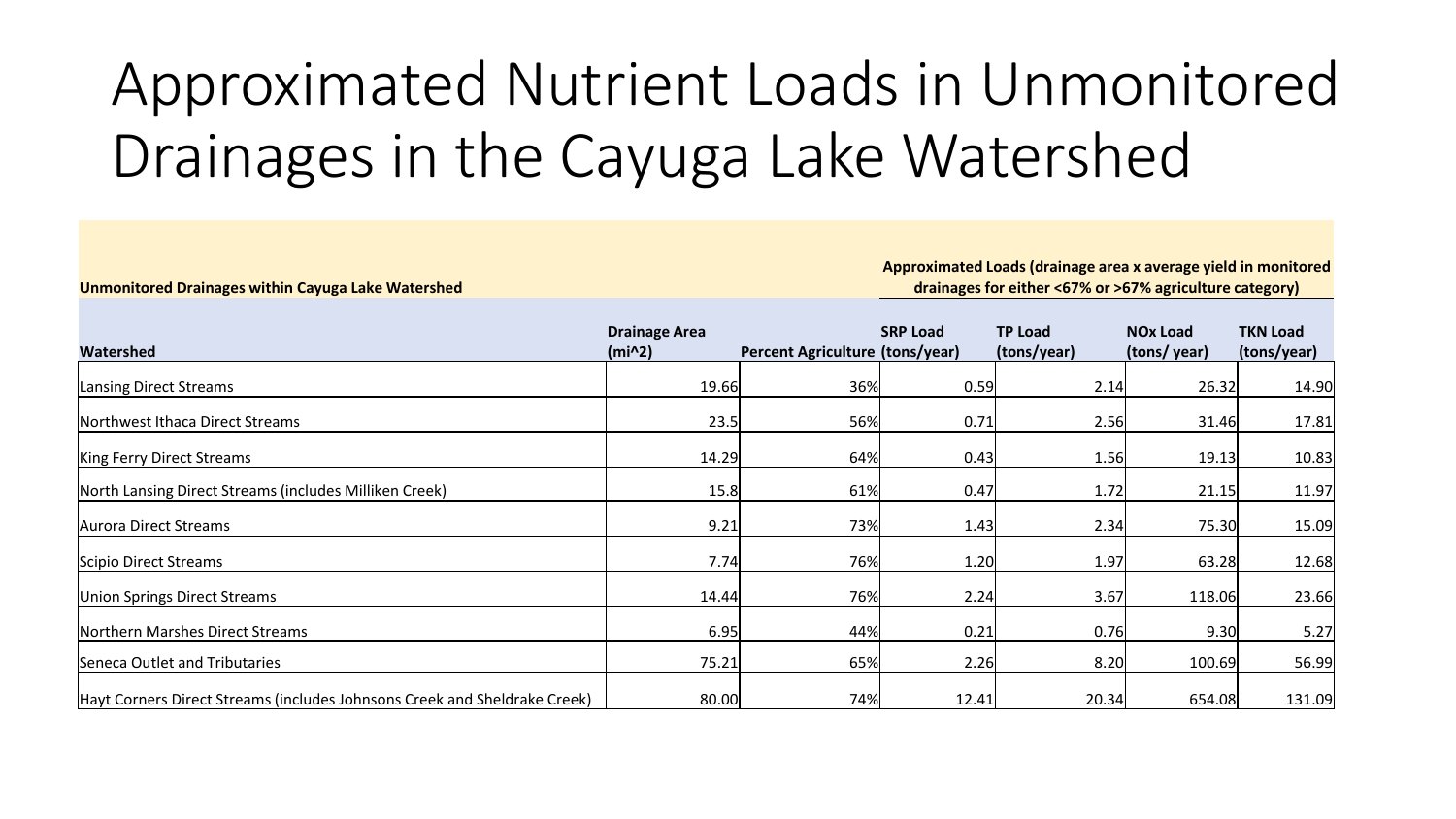#### Monitored and Unmonitored Drainage Areas in the Cayuga Lake Watershed Grouped by Two Agricultural Land Cover Categories



- Drainage Areas >67% Agriculture
- Drainage Areas <67% Agriculture



\* Monitored but lack stormwater nutrient data. Not included in load calculations for monitored drainage areas. **Johnsons Creek\* Sheldrake Creek\***  $\Psi$  Town Line Creek **Milliken Creek\* Trumansburg Creek Taughannock Creek SixMile Creek at Bethel Grove Cascadilla Creek**

**Unmonitored Drainage Areas: 245 sq. mi. 267 sq. mi.**

- **Lansing Direct Streams**
- **Northwest Ithaca Direct Streams**
- **North Lansing Direct Streams**
- **King Ferry Direct Streams**
- **Aurora Direct Streams**
- **Scipio Direct Streams**
- **Hayt Corners Direct Streams**
- **Union Springs Direct Streams**
- **Seneca Outlet and Tributaries Direct Streams**
- **Northern Marshes Direct Streams**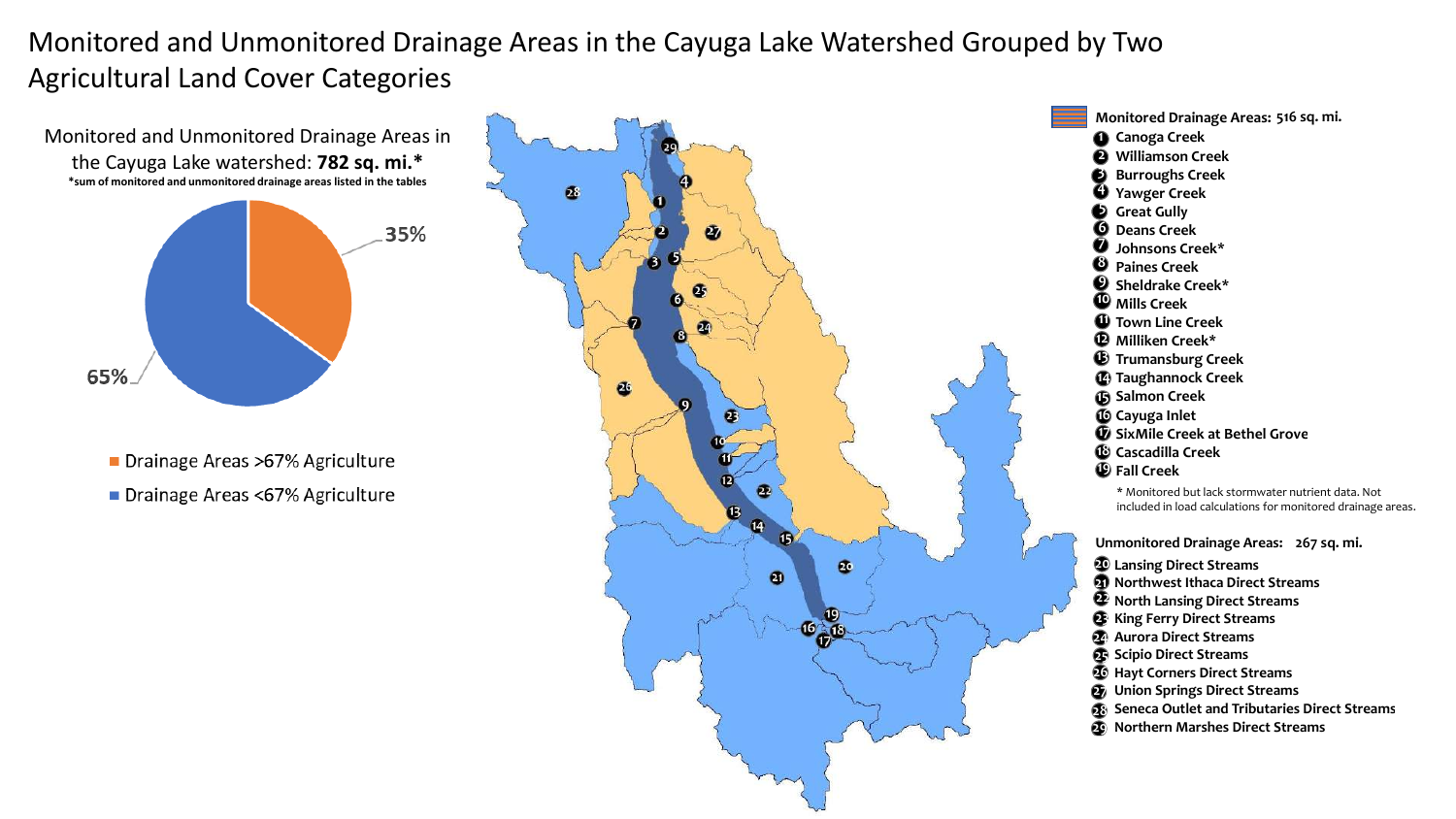Pause to Consider the Value of this "Bootstrapping"of Loading Estimates from Volunteer Monitoring Data

- These "bootstrap" estimates address a yawning void in data-driven assessments of phosphorus and nitrogen loading throughout much of the Cayuga Lake watershed.
- These estimates are made possible by dedicated teams of volunteers who collect stream samples year after year, building long-term data sets that reliably characterize nutrient concentrations under diverse flow conditions.
- These estimates of phosphorus and nitrogen loading are not perfect, but the picture they provide has valuable applications, even though that picture might be slightly out of focus.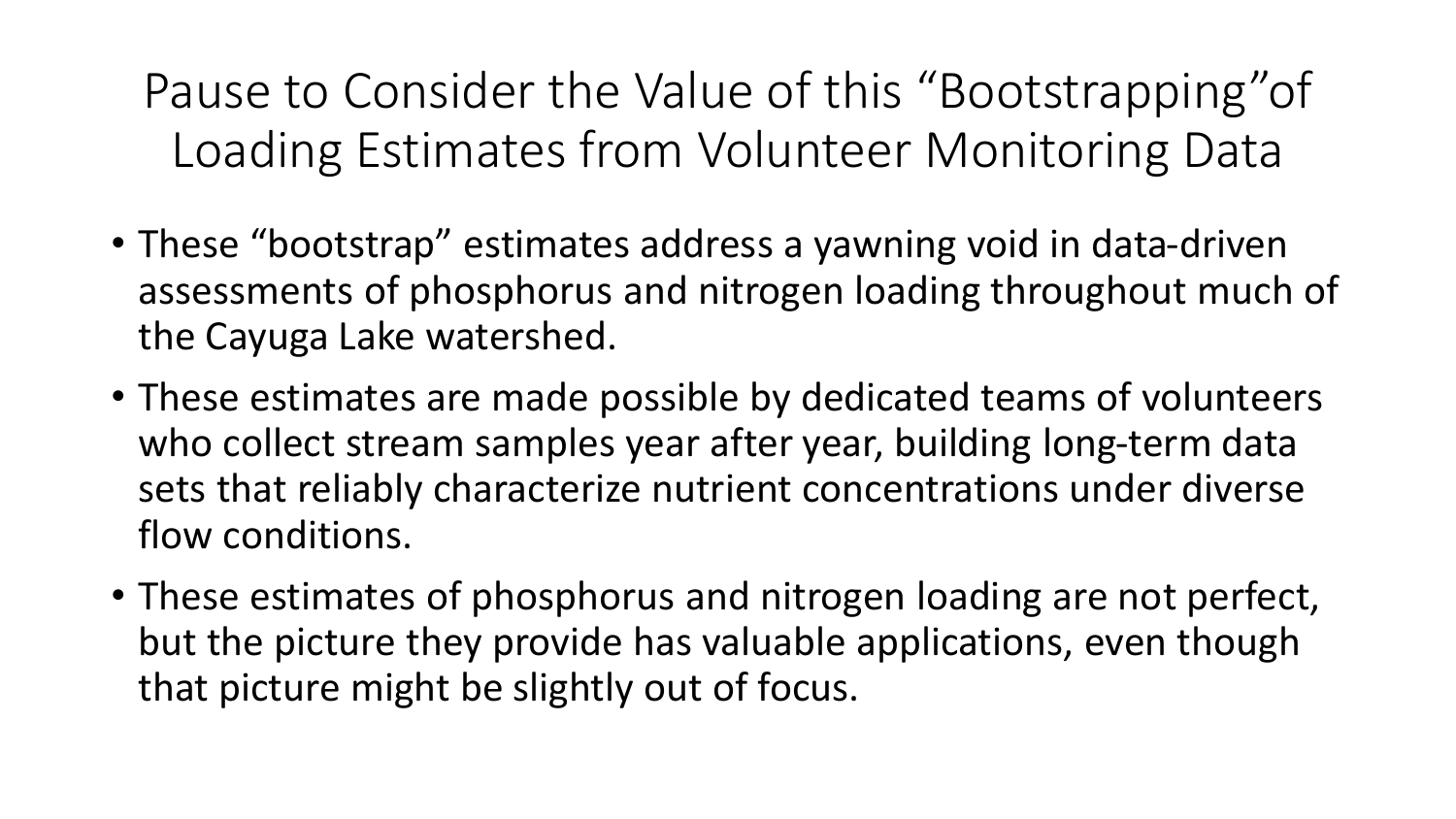Application 1: Correction of TP and SRP Loading Estimates in Draft Cayuga Lake TMDL

- Draft TMDL relied on SWAT model to estimate phosphorus loading
- SWAT model was calibrated using data from southern Cayuga Lake tributary streams, and it was validated using CSI data for Fall Creek
- As shown in earlier slide, CSI and Draft TMDL/SWAT loading estimates agree well for southern streams where nutrient data were collected
- Draft TMDL applied SWAT model to estimate phosphorus loading across the entire Cayuga Lake watershed without collecting nutrient data to validate the model in northern tributary streams
- CSI-volunteer stream monitoring partnerships have collected samples and documented high dissolved nutrient concentrations in northern streams beginning in 2009, contrary to SWAT model predictions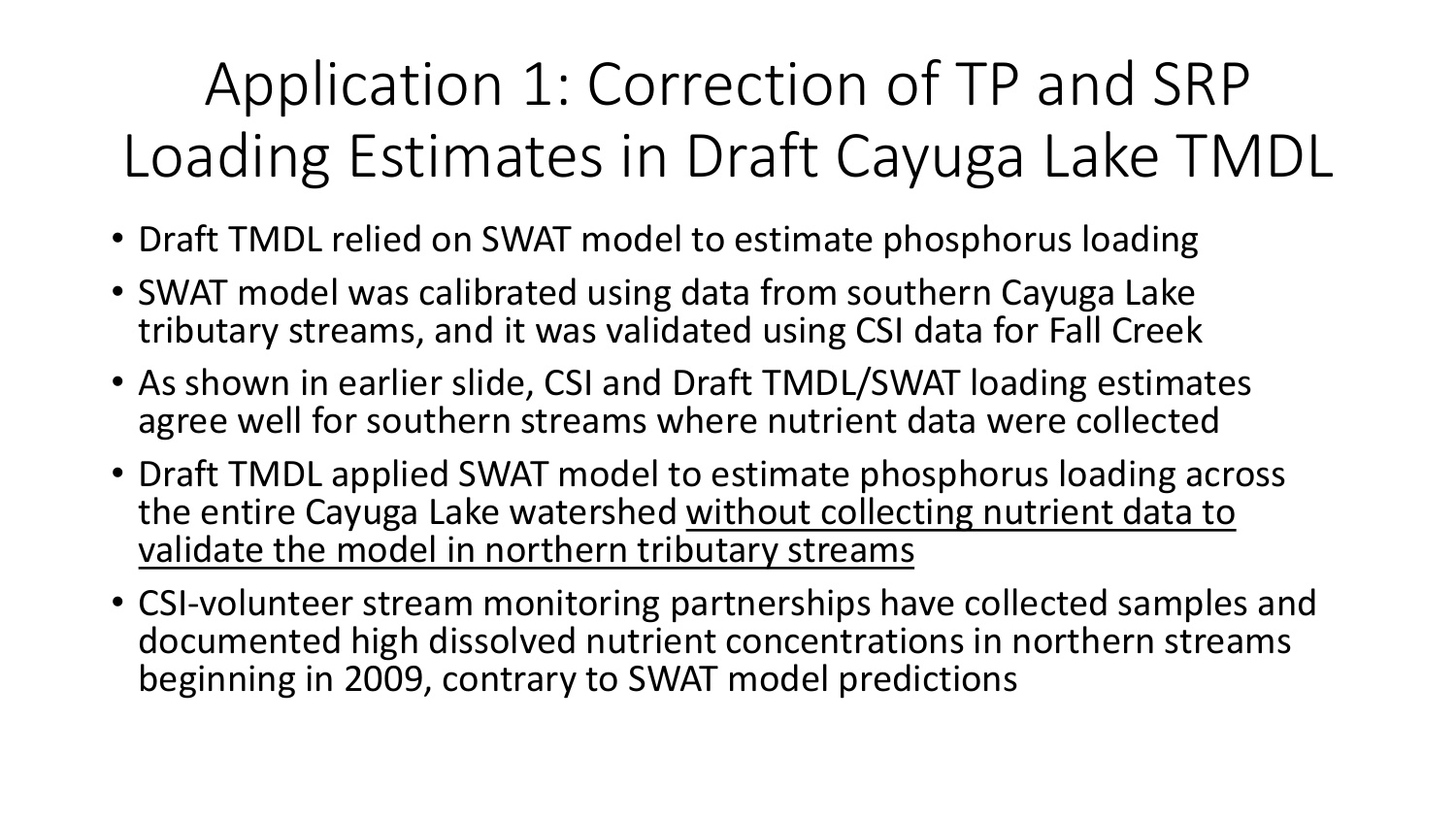## Draft TMDL Underestimates Total Cayuga Lake SRP Loading by a Factor of 3 Compared to CSI and Two Other Estimates

| <b>Draft TMDL Comment Table 3</b>                                                                                  |                                |                                                                                         |                           |                              |  |  |  |  |  |  |
|--------------------------------------------------------------------------------------------------------------------|--------------------------------|-----------------------------------------------------------------------------------------|---------------------------|------------------------------|--|--|--|--|--|--|
|                                                                                                                    |                                |                                                                                         |                           |                              |  |  |  |  |  |  |
| Comparison of TMDL with Three Independent Estimates of Dissolved Phosphorus <sup>a</sup> Loading (short tons/year) |                                |                                                                                         |                           |                              |  |  |  |  |  |  |
|                                                                                                                    |                                |                                                                                         |                           |                              |  |  |  |  |  |  |
| <b>Watershed</b>                                                                                                   | Draft TMDL,<br>Table 17 (2021) | CSI $(2021)^b$                                                                          | Haith et al<br>$(2012)^c$ | Likens (1970-<br>$71)^{c,d}$ |  |  |  |  |  |  |
| <b>Fall Creek</b>                                                                                                  | 2.06                           | 3.81                                                                                    | 11.2                      | 10.9                         |  |  |  |  |  |  |
| <b>Combined</b><br>Cayuga Inlete                                                                                   | 3.14                           | 3.03                                                                                    | 10.4                      | 29.2                         |  |  |  |  |  |  |
| <b>Salmon Creek</b>                                                                                                | 4.26                           | 6.33                                                                                    | 8.7                       | 5.8                          |  |  |  |  |  |  |
| <b>Taughannock</b><br><b>Creek</b>                                                                                 | 1.28                           | 1.89                                                                                    | 4.7                       | 3.7                          |  |  |  |  |  |  |
| <b>Great Gully</b>                                                                                                 | 0.82                           | 2.88                                                                                    | $\qquad \qquad -$         |                              |  |  |  |  |  |  |
| <b>Cayuga Lake</b>                                                                                                 | <b>17</b>                      | 49                                                                                      | 64                        | 74                           |  |  |  |  |  |  |
|                                                                                                                    |                                | Mean CSI, Haith et al, Likens = $62 +/-13$ (SD) short<br>tons dissolved phosphorus/year |                           |                              |  |  |  |  |  |  |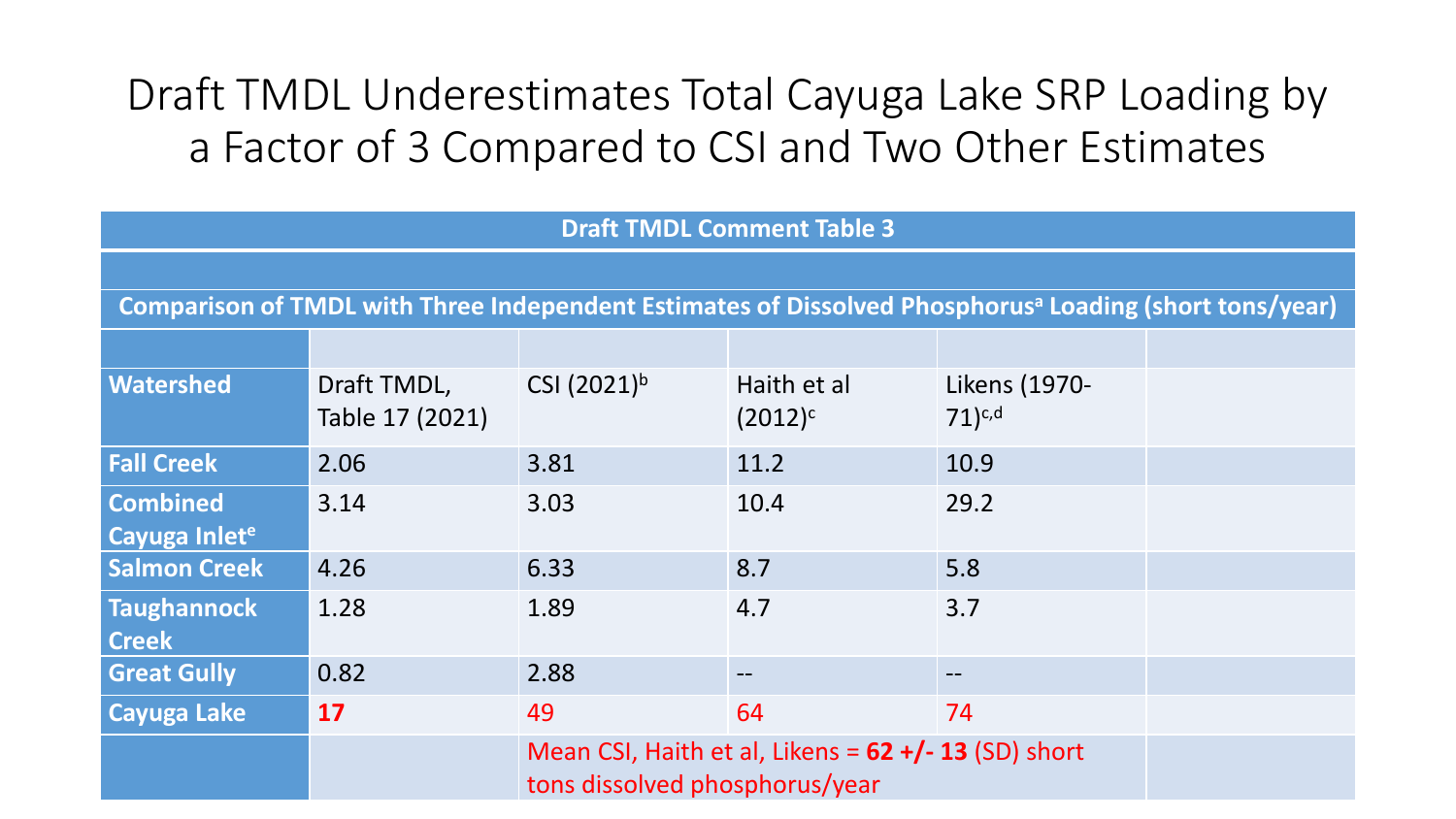### Draft TMDL Overestimates Total Cayuga Lake TP loading by a Factor of 2 Compared to CSI and Two Other Estimates

| <b>Draft TMDL Comment Table 2</b>                                                                    |                   |                                                               |                          |                     |  |  |  |  |  |  |  |
|------------------------------------------------------------------------------------------------------|-------------------|---------------------------------------------------------------|--------------------------|---------------------|--|--|--|--|--|--|--|
|                                                                                                      |                   |                                                               |                          |                     |  |  |  |  |  |  |  |
| Comparison of Draft TMDL with Three Independent Total Phosphorus Loading Estimates (short tons/year) |                   |                                                               |                          |                     |  |  |  |  |  |  |  |
|                                                                                                      |                   |                                                               |                          |                     |  |  |  |  |  |  |  |
| Watershed                                                                                            | Draft TMDL, Table | CSI (2021) <sup>a</sup>                                       | Haith et al $(2012)^{b}$ | Likens (1970-71)b,c |  |  |  |  |  |  |  |
|                                                                                                      | 16 (2021)         |                                                               |                          |                     |  |  |  |  |  |  |  |
| <b>Fall Creek</b>                                                                                    | 21.6              | 19.6                                                          | 18.6                     | 22.8                |  |  |  |  |  |  |  |
| <b>Combined Cayuga</b>                                                                               | 17.0              | 14.9                                                          | 20.0                     | 37.6                |  |  |  |  |  |  |  |
| Inlet <sup>d</sup>                                                                                   |                   |                                                               |                          |                     |  |  |  |  |  |  |  |
| <b>Salmon Creek</b>                                                                                  | 39.9              | 15.3                                                          | 14.6                     | 11.0                |  |  |  |  |  |  |  |
| <b>Taughannock</b>                                                                                   | 10.9              | 7.9                                                           | 7.9                      | 5.6                 |  |  |  |  |  |  |  |
| <b>Creek</b>                                                                                         |                   |                                                               |                          |                     |  |  |  |  |  |  |  |
| <b>Great Gully</b>                                                                                   | 17.9              | 4.4                                                           |                          | $\qquad \qquad -$   |  |  |  |  |  |  |  |
| <b>Cayuga Lake</b>                                                                                   | 207               | 124                                                           | 108                      | 114                 |  |  |  |  |  |  |  |
|                                                                                                      |                   | Mean CSI, Haith et al, Likens = $115 +/- 8.1$ (SD) short tons |                          |                     |  |  |  |  |  |  |  |
|                                                                                                      |                   | TP/year                                                       |                          |                     |  |  |  |  |  |  |  |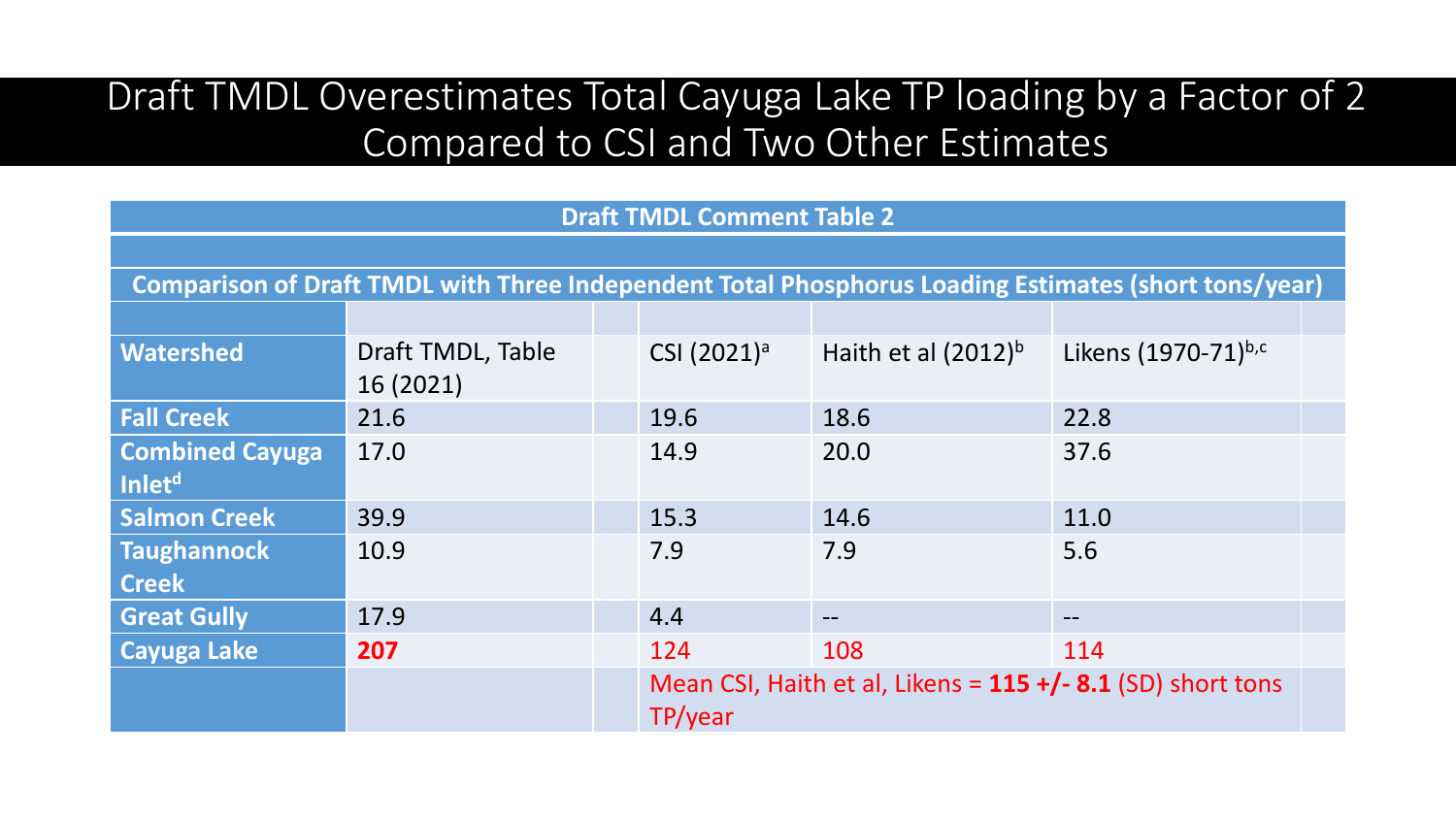Application 2: Estimating Nutrient Loading Within Specific Jurisdictions in the Cayuga Lake Watershed

- As we have seen, nutrient loading is correlated with agricultural land use as defined by the National Land Cover Database
- In addition to the number of acres in agriculture, nutrient loading is impacted by the percent of a stream's drainage area being farmed
- When the percent of agricultural land in a stream's drainage area exceeds approximately 67%, the nutrient concentration in runoff, i.e., the nutrient yield, increases sharply
- Where are the drainages that load disproportionately large amounts of nutrients to Cayuga Lake?
- What are the implications for managing nutrient loading?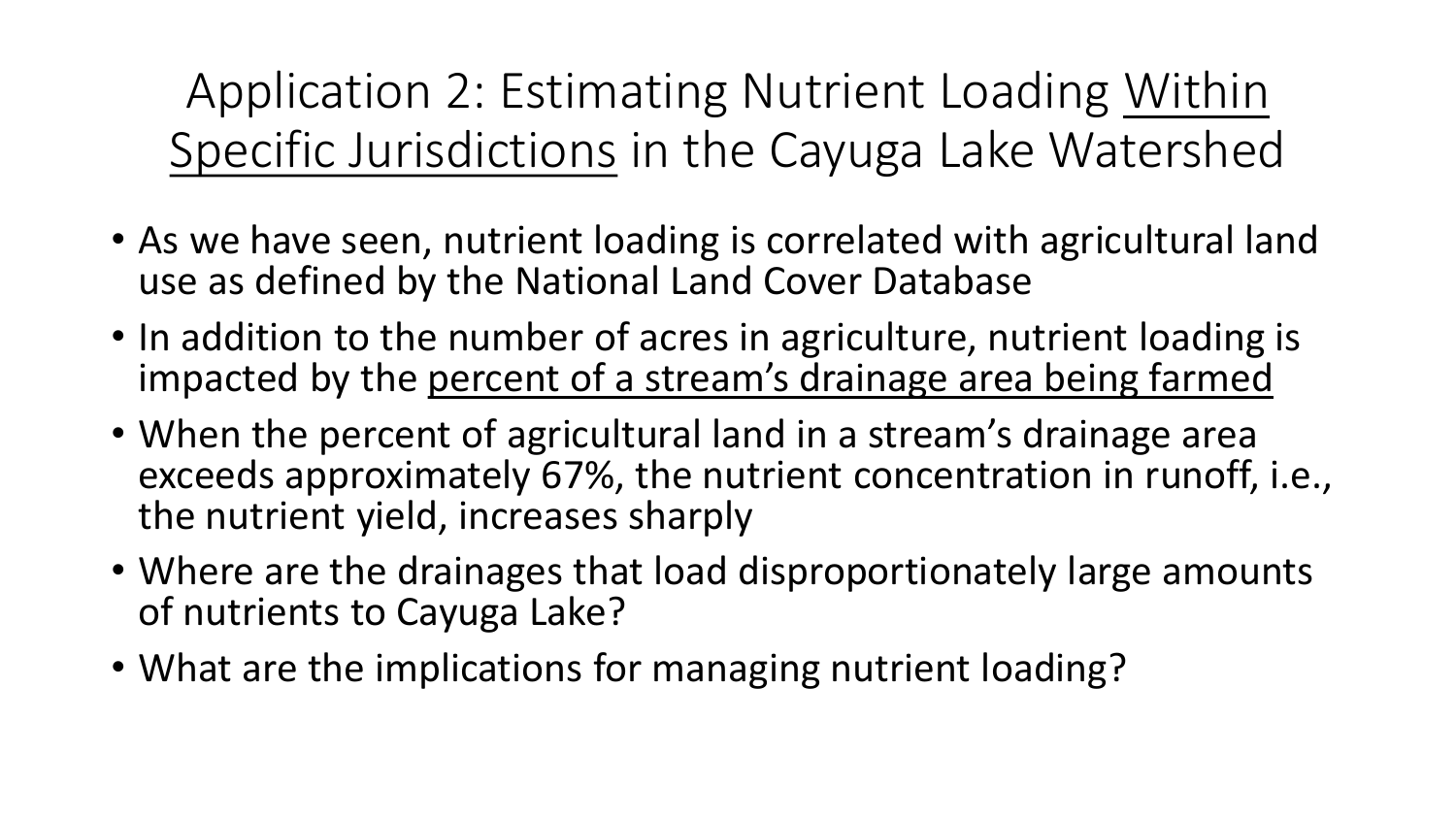### Dependence of Nutrient Yield on % Agricultural Land Cover

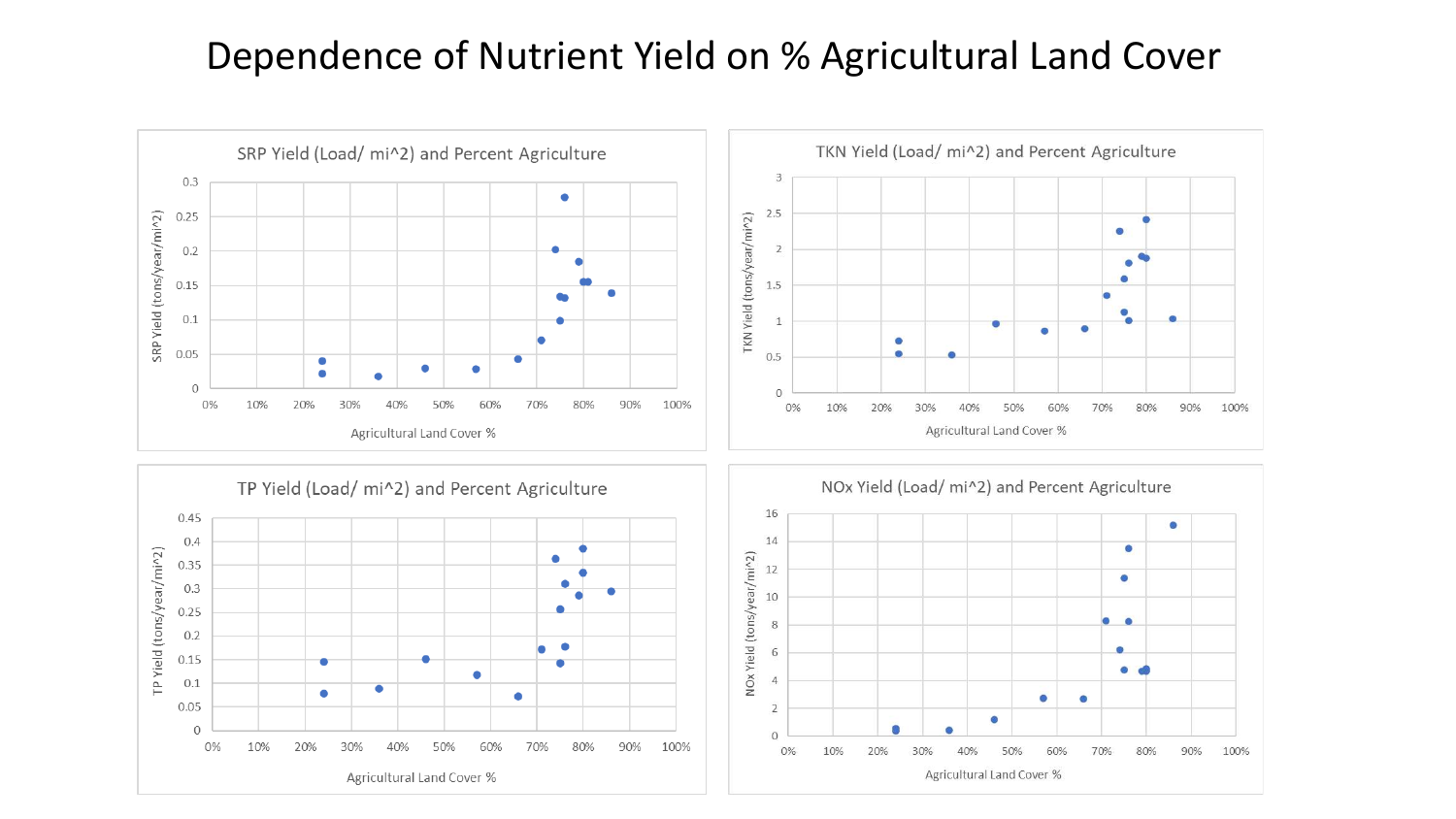

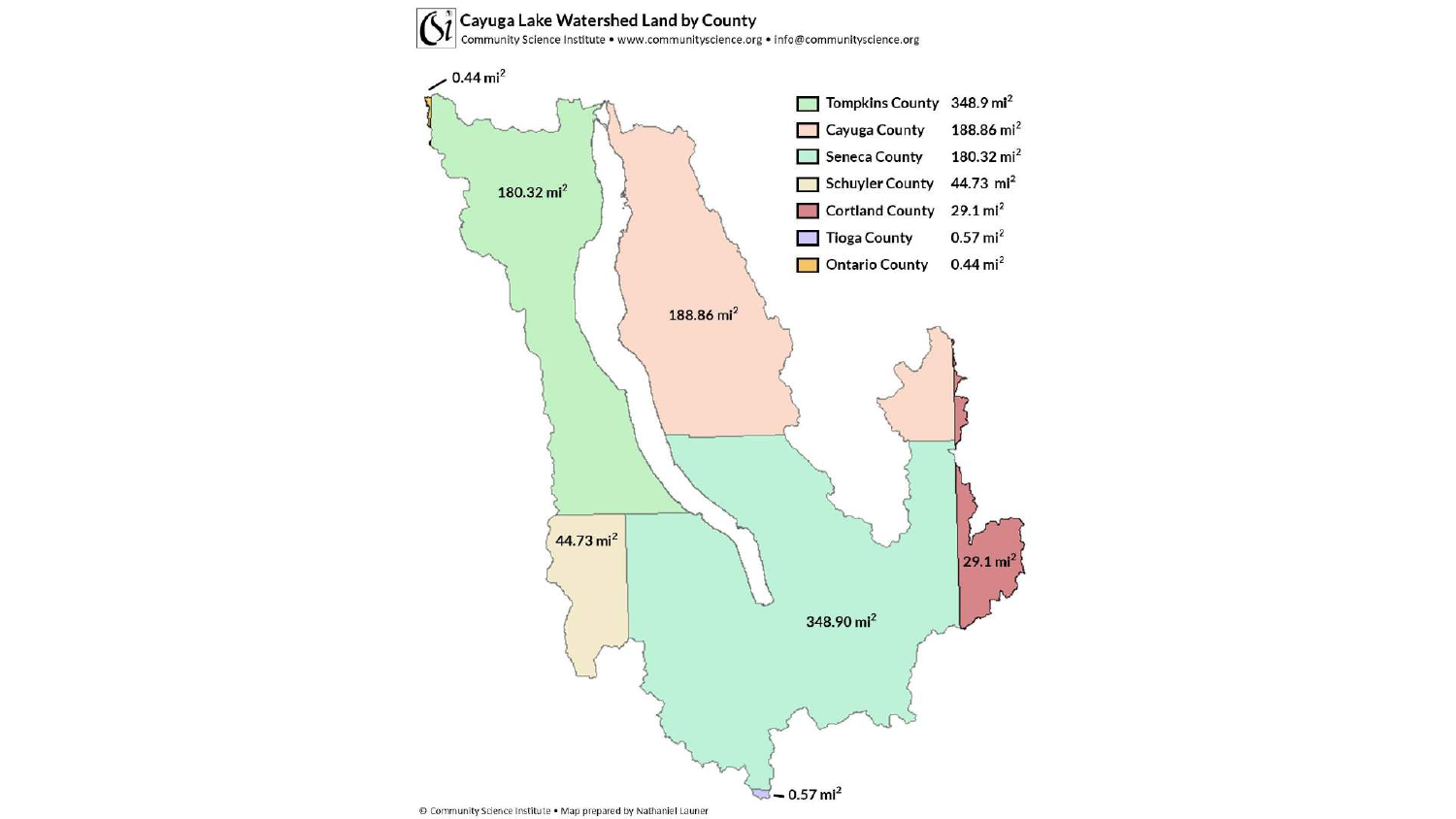| Cayuga Lake Watershed (CLW) Land Cover Type and Area by County |          |                  |              |              |          |            |          |            |                 |            |          |                 |
|----------------------------------------------------------------|----------|------------------|--------------|--------------|----------|------------|----------|------------|-----------------|------------|----------|-----------------|
|                                                                |          |                  |              | Percent of   |          | Percent of |          |            |                 | Percent of |          |                 |
|                                                                | Total    | Percent of       | Agricultural | <b>CLW</b>   | Forested | <b>CLW</b> |          | Percent of |                 | <b>CLW</b> | Open     | Percent of      |
|                                                                | Land     | <b>CLW Total</b> | Land         | Agricultural | Land     | Forested   | Wetlands | <b>CLW</b> | Developed       | Developed  | Water    | <b>CLW Open</b> |
| <b>County</b>                                                  | $(mi^2)$ | Land             | $(mi^2)$     | Land         | $(mi^2)$ | Land       | $(mi^2)$ | Wetlands   | Land ( $mi^2$ ) | Land       | $(mi^2)$ | Water           |
| <b>Tompkins</b>                                                | 348.9    | 44%              | 142.17       | 33%          | 144.53   | 61%        | 20.05    | 47%        | 41.19           | 54%        | 0.97     | 40%             |
| <b>Cayuga</b>                                                  | 188.86   | 24%              | 131.51       | 30%          | 35.82    | 15%        | 8.42     | 20%        | 12.69           | 17%        | 0.41     | 17%             |
| <b>Seneca</b>                                                  | 180.32   | 23%              | 122.28       | 28%          | 26.56    | 11%        | 12.17    | 28%        | 18.36           | 24%        | 0.94     | 39%             |
| Schuyler                                                       | 44.73    | 6%               | 23.10        | 5%           | 17.37    | 7%         | 1.47     | 3%         | 2.74            | 4%         | 0.05     | 2%              |
| <b>Cortland</b>                                                | 29.1     | 4%               | 13.80        | 3%           | 12.71    | 5%         | 0.82     | 2%         | 1.73            | 2%         | 0.04     | 2%              |
| <b>Tioga</b>                                                   | 0.57     | 0%               | 0.08         | 0%           | 0.40     | 0%         | 0.07     | 0%         | 0.01            | 0%         | 0.01     | 0%              |
| <b>Ontario</b>                                                 | 0.44     | 0%               | 0.07         | 0%           | 0.25     | 0%         | 0.06     | 0%         | 0.06            | 0%         | 0.00     | 0%              |
| <b>Total:</b>                                                  | 792.92   |                  | 433.01       |              | 237.64   |            | 43.06    |            | 76.79           |            | 2.42     |                 |

Source: National Land Cover Dataset, 2019. Retrieved from https://www.mrlc.gov/

#### Cayuga Lake Watershed Land Cover Type and Area by County

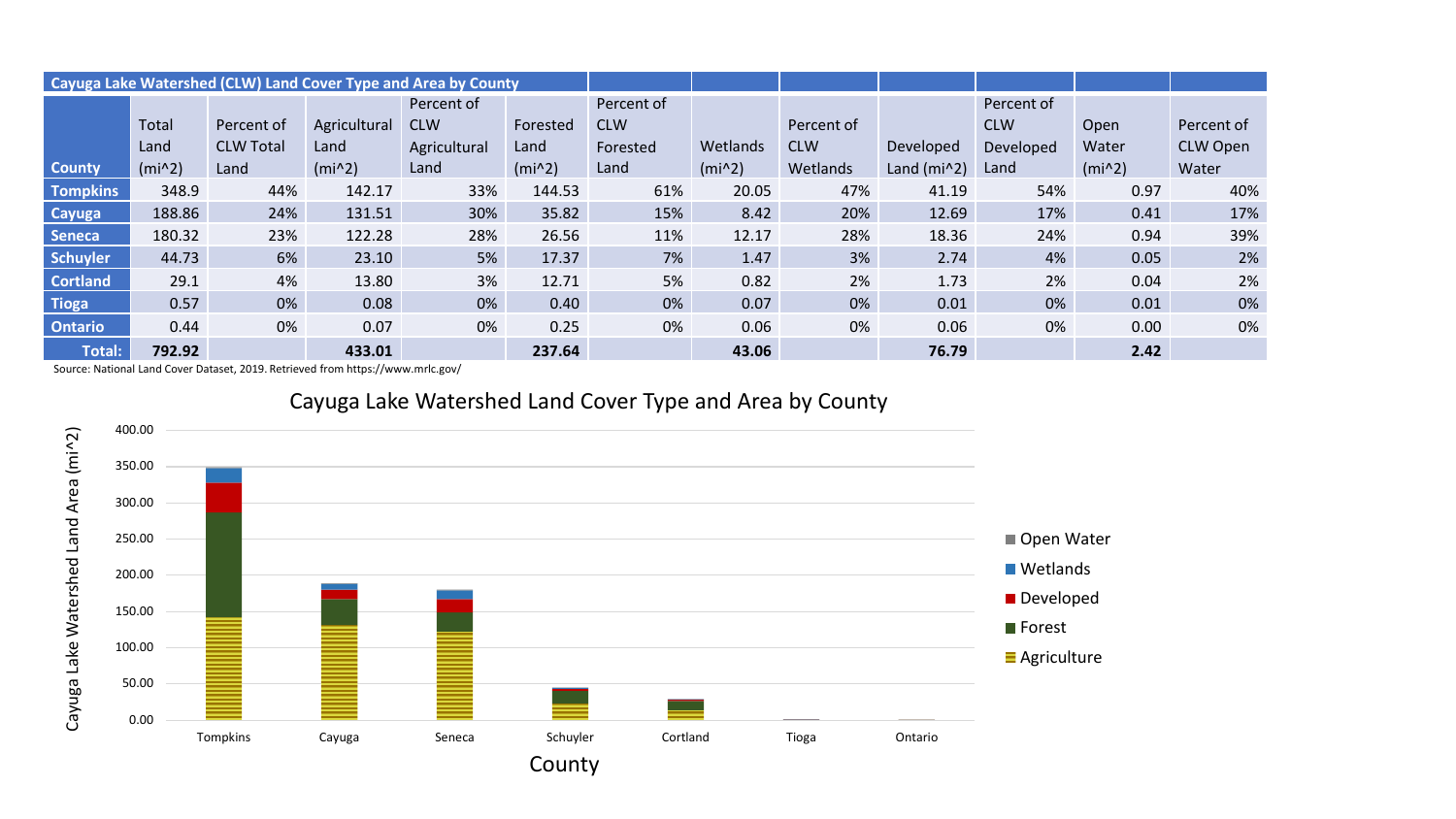

Monitored Drainage Areas: 516 sq. mi. Williamson Creek **Burroughs Creek O** Yawger Creek **U** Johnsons Creek\* Sheldrake Creek\* *Q* Town Line Creek *D* Milliken Creek\* *C* Trumansburg Creek <sup>1</sup> Taughannock Creek **W** SixMile Creek at Bethel Grove *C* Cascadilla Creek \* Monitored but lack stormwater nutrient data. Not included in load calculations for monitored drainage areas. Unmonitored Drainage Areas: 267 sq. mi. *Q* Lansing Direct Streams

- **D** Northwest Ithaca Direct Streams
- **R** North Lansing Direct Streams
- **& King Ferry Direct Streams**
- Aurora Direct Streams
- Scipio Direct Streams
- *L* Hayt Corners Direct Streams
- **O** Union Springs Direct Streams
- Seneca Outlet and Tributaries Direct Streams
- Northern Marshes Direct Streams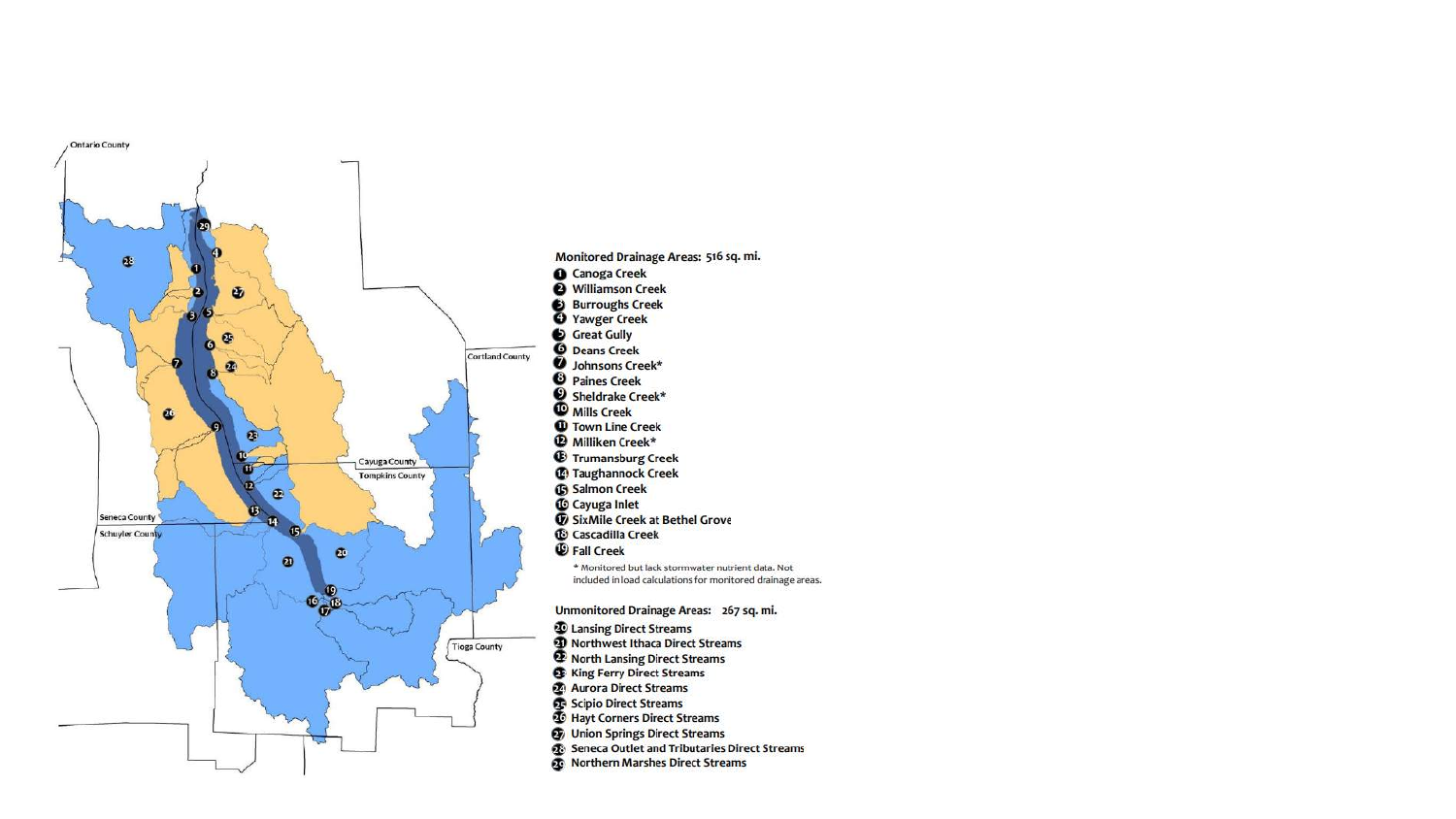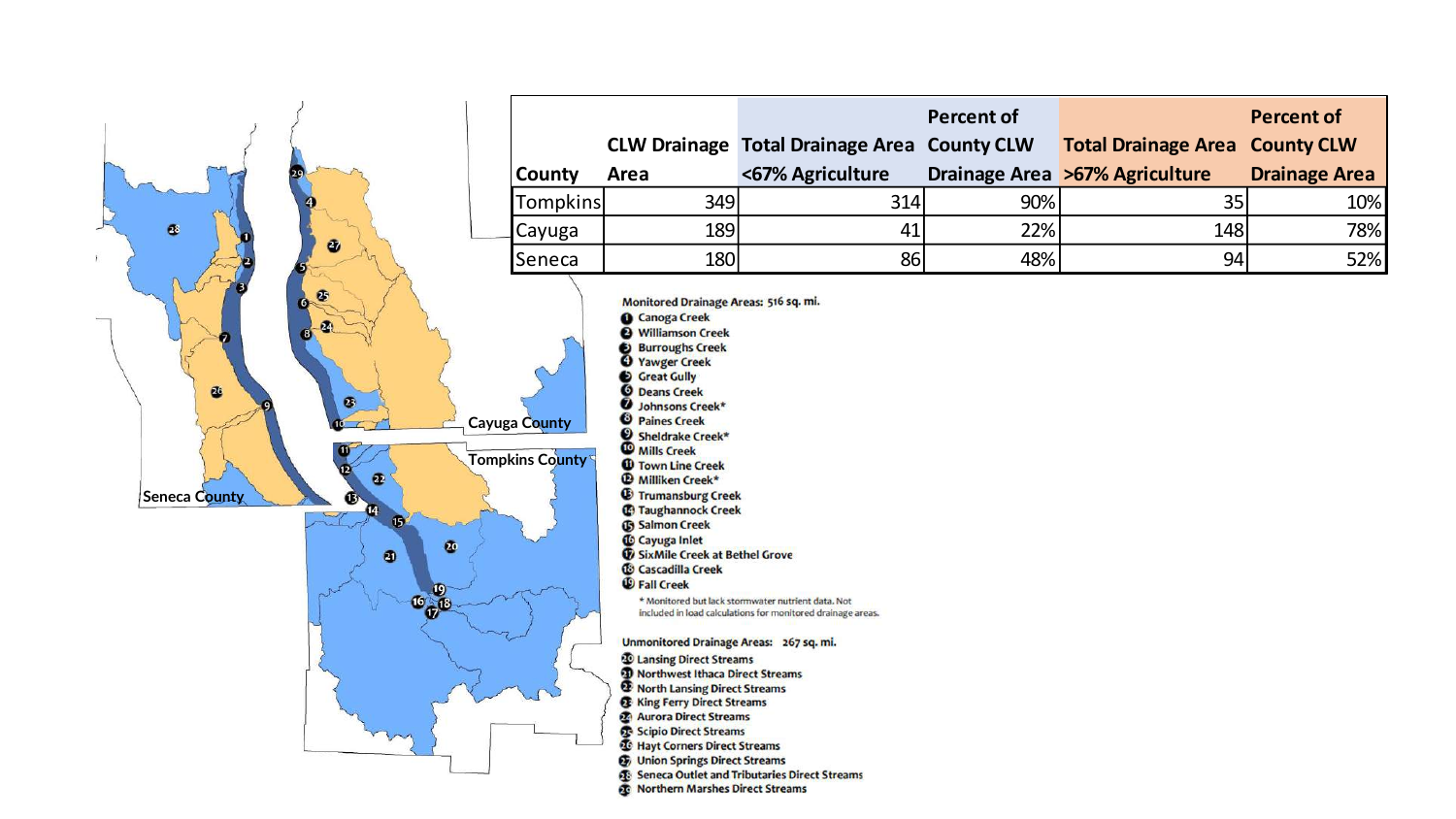#### Total Cayuga Lake Watershed Nutrient Loads from Two Agricultural Land Cover Categories

Monitored and Unmonitored Drainage Areas in the Cayuga Lake watershed: **782 sq. mi.\* \*sum of monitored and unmonitored drainage areas listed in the tables**



- Drainage Areas >67% Agriculture
- Drainage Areas <67% Agriculture

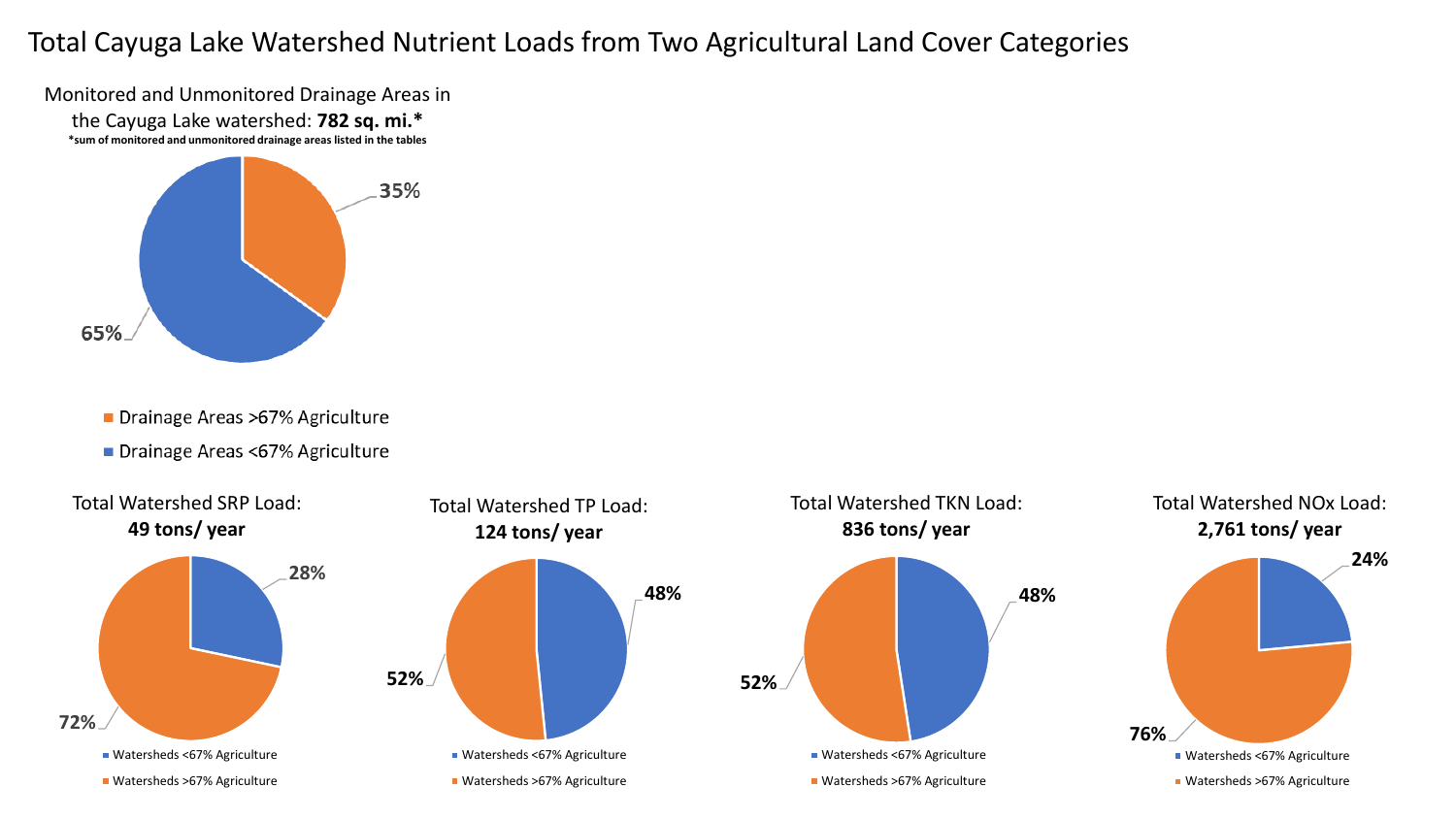

\*sum of monitored and unmonitored drainage areas listed in the tables



**Drainage Areas >67% Agriculture**

#### **Drainage Areas <67% Agriculture**

|                 |                       | <b>Counties' Nutrient Loads and Yields</b> |                           |      |       |                                             |       |            |       |  |  |  |
|-----------------|-----------------------|--------------------------------------------|---------------------------|------|-------|---------------------------------------------|-------|------------|-------|--|--|--|
|                 |                       |                                            | Nutrient Load (tons/year) |      |       | Nutrient Yield (tons/year/mi <sup>2</sup> ) |       |            |       |  |  |  |
| <b>County</b>   | Drainage Area within  | <b>SRP</b>                                 |                           | TP.  |       | <b>NO<sub>x</sub></b>                       |       | <b>TKN</b> |       |  |  |  |
|                 | Cayuga Lake Watershed | Load                                       | Yield                     | Load | Yield | Load                                        | Yield | Load       | Yield |  |  |  |
| <b>Tompkins</b> | 349                   | 14                                         | 0.04                      | 50   | 0.14  | 734                                         | 2.1   | 340        | 0.97  |  |  |  |
| Cayuga          | 189                   | 20                                         | 0.11                      | 40   | 0.21  | 1,182                                       | 6.3   | 269        | 1.42  |  |  |  |
| <b>Seneca</b>   | 180                   | 15                                         | 0.08                      | 34   | 0.19  | 841                                         | 4.7   | 225        | 1.25  |  |  |  |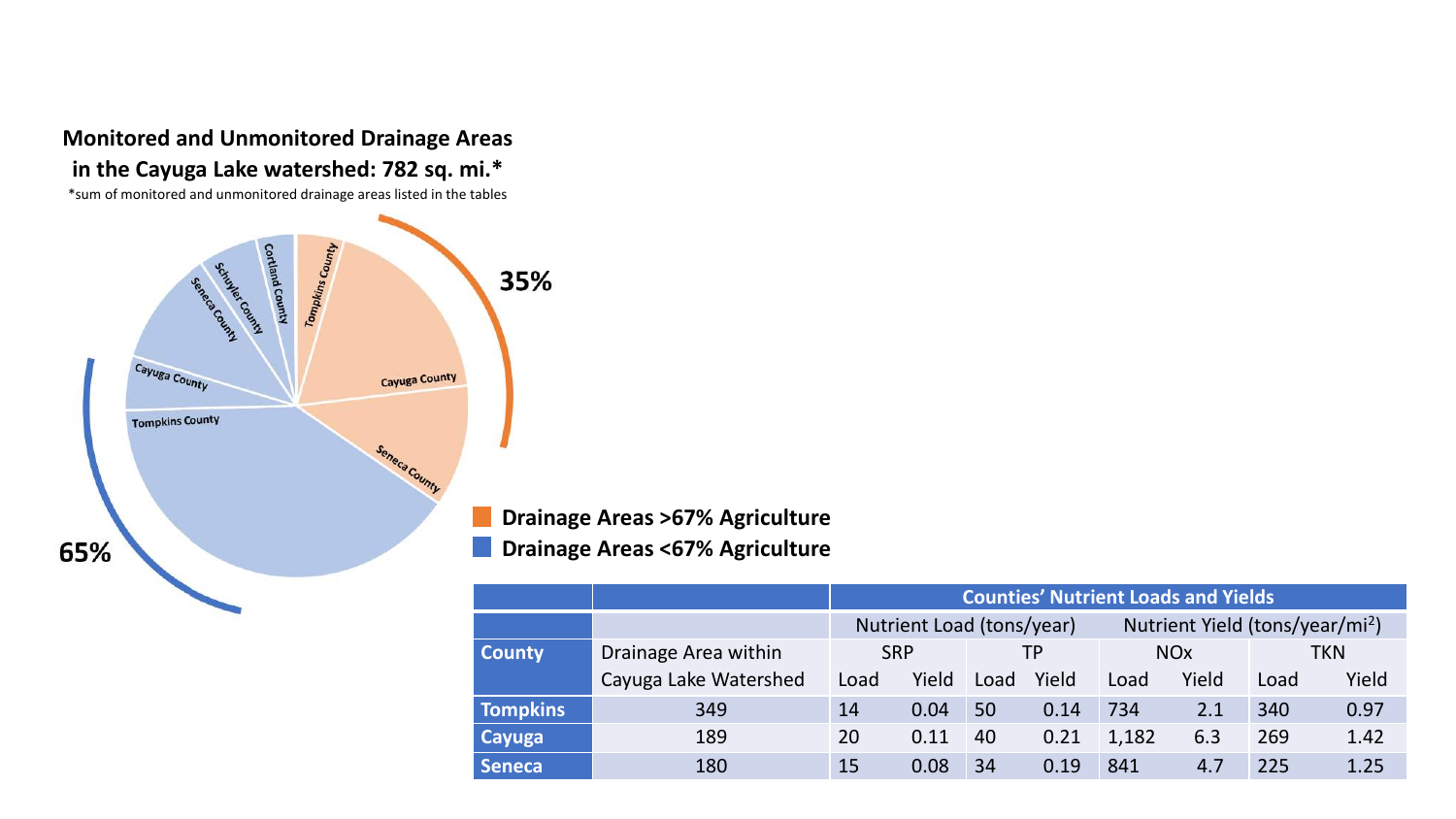# Conclusions

- Stream monitoring partnerships with volunteer groups have generated long-term nutrient data sets in drainages comprising 65% of the Cayuga Lake watershed
- These nutrient data sets make it possible to obtain reasonably accurate "ball park" estimates of phosphorus and nitrogen loading to Cayuga Lake
- In a surprising discovery, we find that nutrient yields increase dramatically when agriculture comprises more than about  $65$ -70% of the land use in a stream's drainage
- The basis for this biphasic relationship between nutrient yield and % agricultural land use is not known
- One speculative possibility is that the capacity of soil to sequester nutrients may become saturated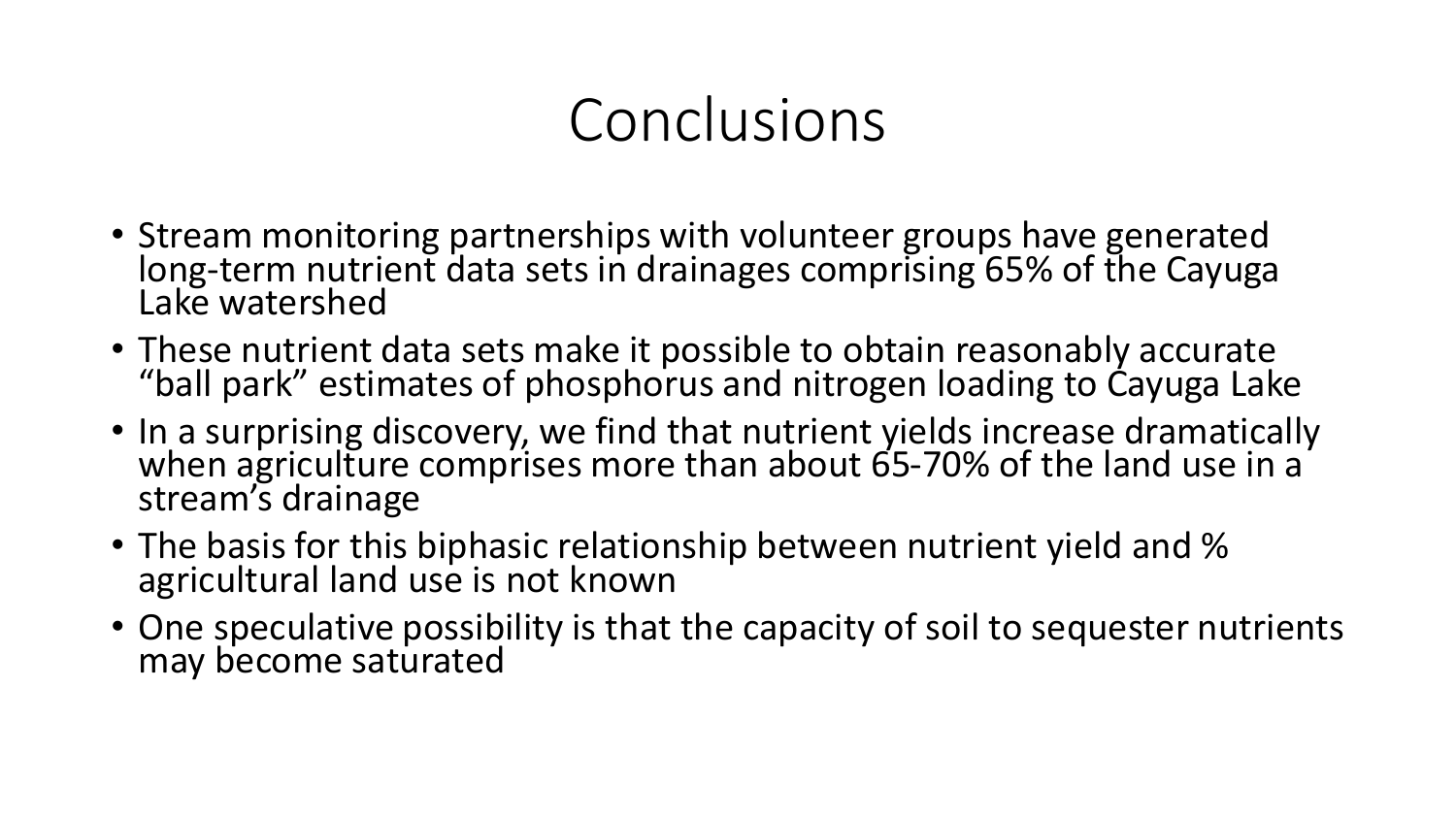# Conclusions (cont'd)

- The SRP and TP loading estimates in the Draft TMDL are incorrect based on CSI's results and two published sets of values
- Nutrient loading is effectively a function of agriculture in a stream's drainage basin and is determined by a) The total number of agricultural acres, and b) The fraction of acres in agriculture in the drainage
- Tompkins County has twice the land area of Cayuga County, however, it loads only about 2/3 as much dissolved phosphorus and nitrogen as Cayuga County, where most drainages have high percentages of their land area in agriculture
- Due to the high agricultural percentages in its drainages, Cayuga County as a whole loads 2x to 3x more dissolved nutrients per acre than Tompkins County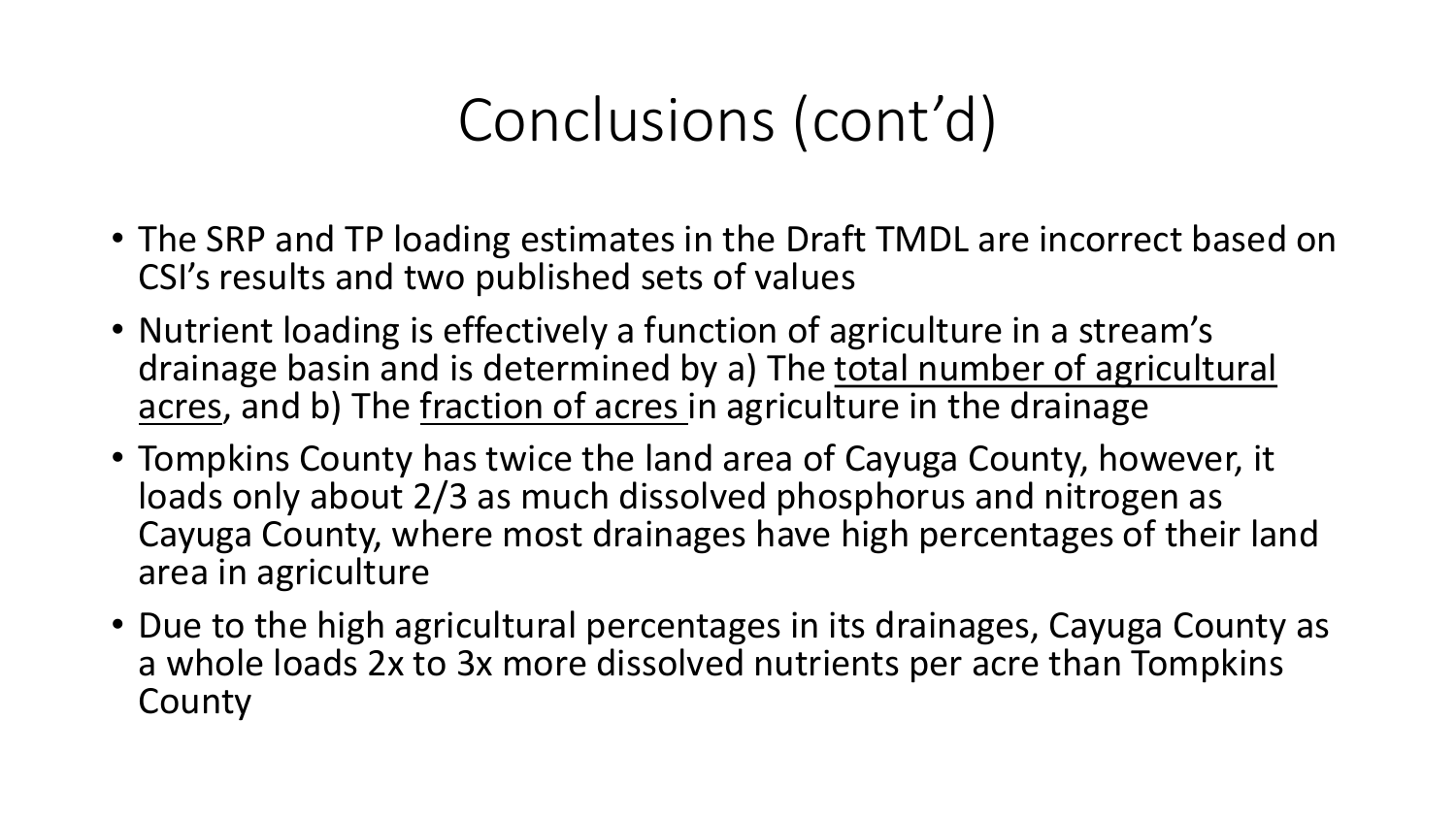# Conclusions (cont'd)

- Nutrient yields in Seneca County are intermediate between Cayuga and Tompkins County yields, consistent with about half of Seneca County land being located in stream drainages with high agricultural land use
- Tompkins County loads greater amounts of Total Phosphorus (TP) and Total Kjeldahl Nitrogen (TKN) than either Cayuga or Seneca County
- TP and TKN include soil-bound as well as dissolved forms of nutrients
- Measurements of Total Suspended Solids (TSS) concentrations are roughly similar in streams across the Cayuga Lake watershed (see CSI database)
- This implies that the particulate fraction of nutrients may be roughly equally distributed among all drainages, and that differences in TP and TKN yields and loads are mainly a reflection of their dissolved components.